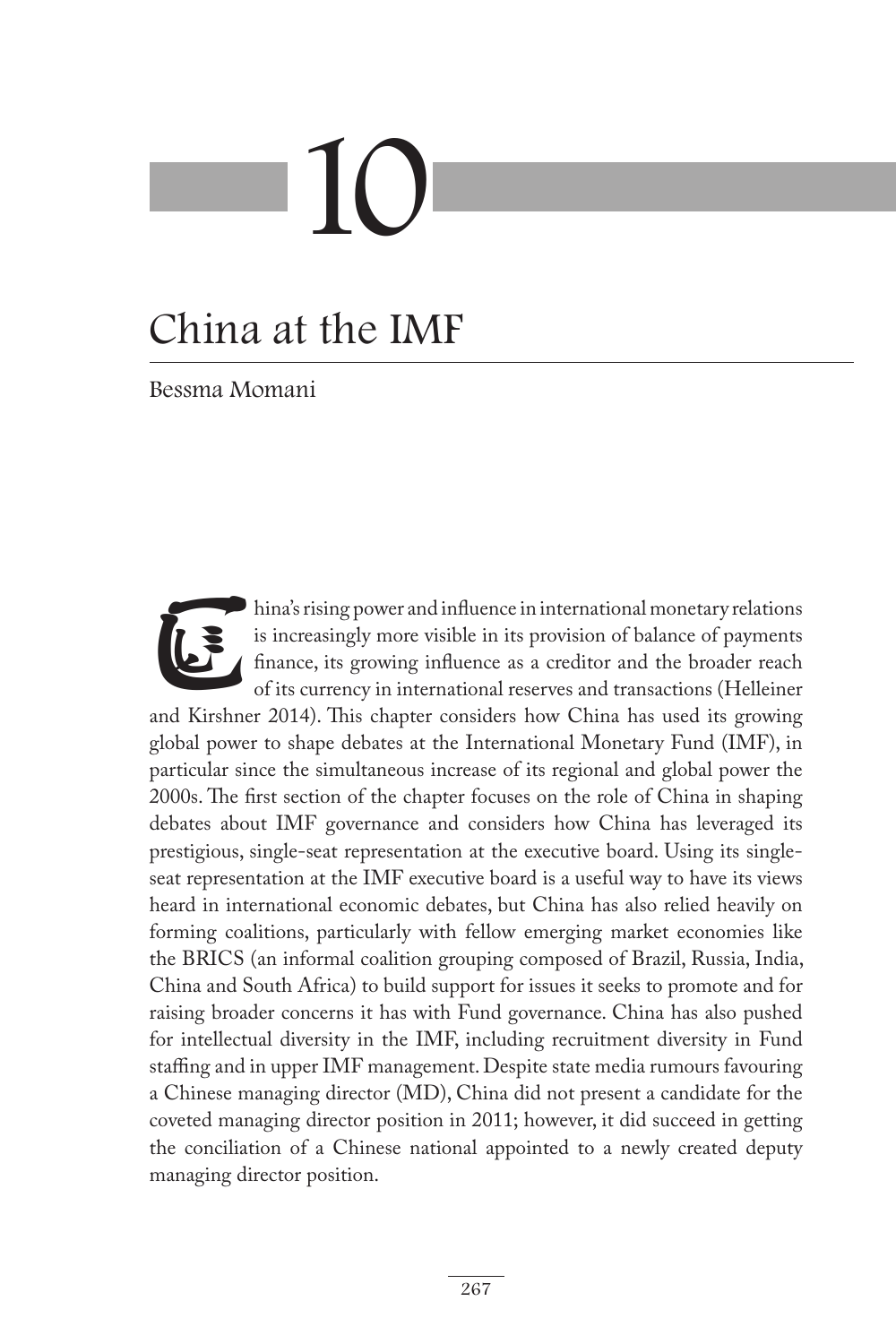The second section of this chapter focuses on the role of China in reforming IMF surveillance. Chinese criticism of IMF failings to see broader systemic risks caused by the dominance of the US dollar has been a strong position advocated by Chinese officials in repeated forums. At the IMF, China has criticized the scope of the Fund's surveillance work, claiming that staff had spent more energy focusing on bilateral surveillance exercises, such as Article IV consultations, than examining multilateral risks and spillovers. China has also faced a great deal of IMF criticism for its exchange rate policy, and has often viewed IMF actions as a veil for US policy preferences. In some way, the international financial crises of 2008 reaffirmed long-standing Chinese positions on the problems associated with the IMF's prioritizing bilateral surveillance over multilateral surveillance. Meanwhile, the IMF has also had a difficult time prodding China to let its currency appreciate in response to US pressure to use IMF surveillance mechanisms to call out the Chinese for undervaluation of its currency.

The third section focuses on the IMF's unit of account, the Special Drawing Right (SDR), and the role that China has played over time in shaping the usage of SDRs. China has called for the IMF to make the SDR more available to countries, in order to diversify international holdings away from the US dollar. The Fund has also assessed the prospects of including the renminbi (RMB) in its own SDR basket, but this has not yet materialized.

#### **China on IMF Governance**

From the early days of the meetings at Bretton Woods in New Hampshire, United States in 1944, the Chinese government (under the Kuomintang government), played a prominent role in negotiating the governance structure of the IMF (Helleiner and Momani 2014, 45). The People's Republic of China assumed its single seat at the IMF executive board in the early 1980s, and has used this position for decades to argue for increasing its own political and decision-making power at the executive board and for building the overall power and influence of other emerging market economies (Momani 2013). Having a single-seat representation at the executive board, where it does not represent other countries in its constituency, has given China a prestigious voice at the Fund. Its executive board seat has always provided China with a voice to call for enhanced and broadened IMF decision making. China has used its seat at the IMF to primarily call for reforming the board to allow for more emerging market economies and developing countries at the table. It has also called for changes to IMF policies that move beyond the neoliberal model the Fund currently adopts and preaches through its conditionality on countries that borrow money from it. Finally, China's position on governance reforms includes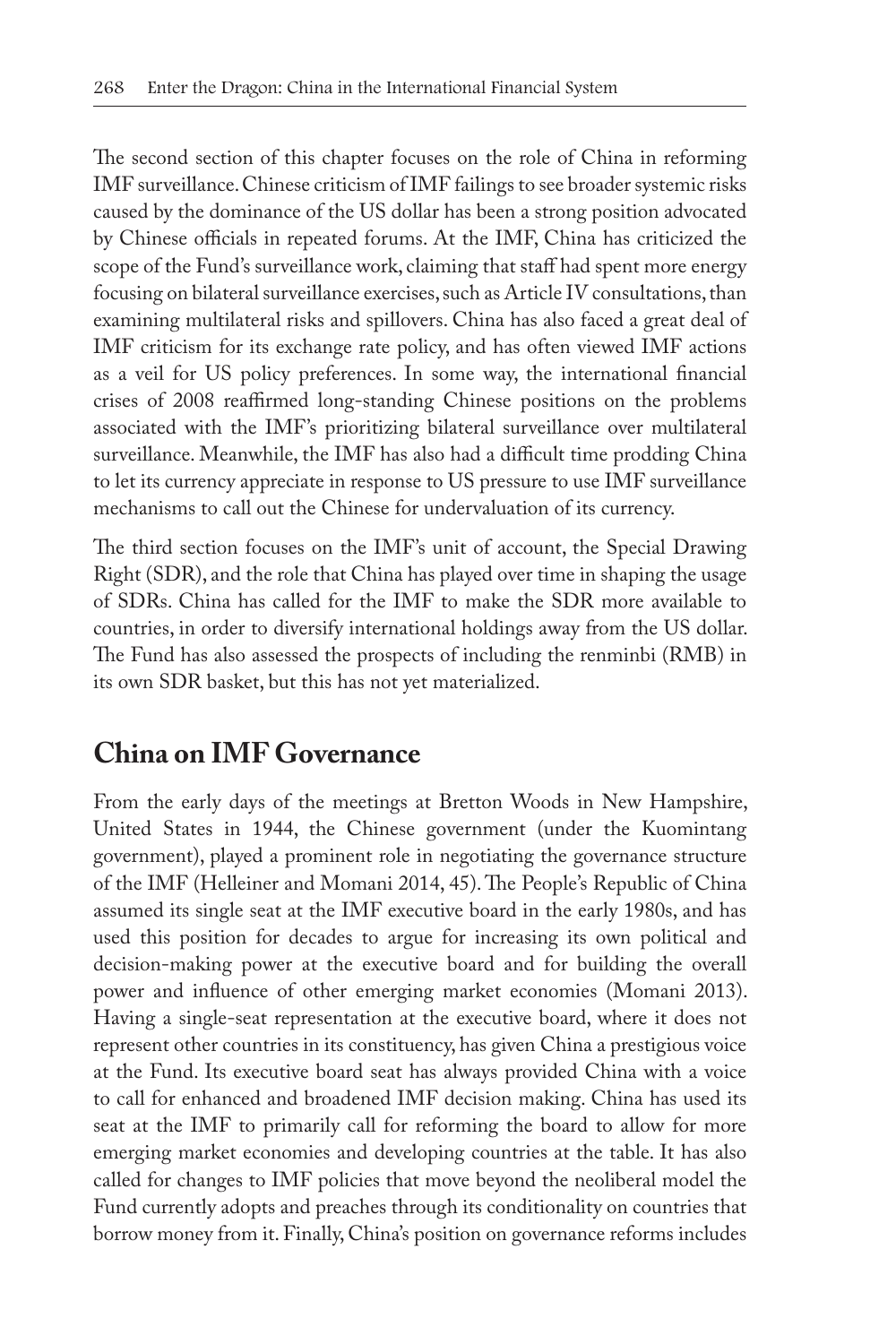the call for diversifying the candidate pool used to select the IMF managing director and to increase hiring and recruitment of Chinese economists.

China has often argued that it wants to be a team player in the broader objectives of global governance reforms, in particular reforms at the IMF. In addition to its prominent role at forums such as the Group of Twenty (G20), China uses its place at the IMF to advocate for transferring political power to new economic players, such as emerging market economies, throughout the international economic architecture. China sees international governance reforms as a necessary part of taking account of the new global shift toward a multipolar world economy, one in which it and other emerging market economies contribute more to global economic growth than in the previous US-dominated unipolar world economy. China often argued that new economic players — developing countries and emerging market economies in the South — continue to hold a smaller share of decision-making power in the IMF voting distribution than they deserve. For example, the advanced economies' share of IMF voting shares is 60 percent (as of 2011), with the United States holding 17 percent of that; in contrast, all emerging market economies and developing countries hold 40 percent, with China having less than six percent of voting shares. The most overrepresented countries, in relation to their contribution to global GDP, are many of the European and Group of Seven countries, who collectively hold 45 percent of IMF voting shares despite their declining global economic influence and growth. China has argued that it must advocate for this position and perspective to correct this imbalance on behalf of other countries because it is the largest developing country in the world today (Ma 2013). The reforms at the IMF are part of creating a "more just system" (ibid.) Moreover, IMF reforms are also seen as part of a need for more "holistic" improvements, in the words of China's governor, to getting better coordination among the UN bodies, the G20 and other international institutions (ibid.), where US dominance has also characterized the international system, especially after the end of the Cold War.

In keeping with its position of wanting to see a shift in global institutional power to developing countries, China has spent a great deal of regional and international political and diplomatic energy to push for the implementation of the 2010 IMF quota and governance reform package. Despite its loud voice, in chorus with the G20 and other countries, the proposal has languished for years due to US Congressional hang-ups. In 2010, Zhou Xiaochuan, PBoC governor and China's IMF governor, noted "to establish an equal, inclusive, and orderly international financial architecture, the international community has placed great importance on reforming the International Monetary Fund and the World Bank, aimed at a thorough improvement of their governance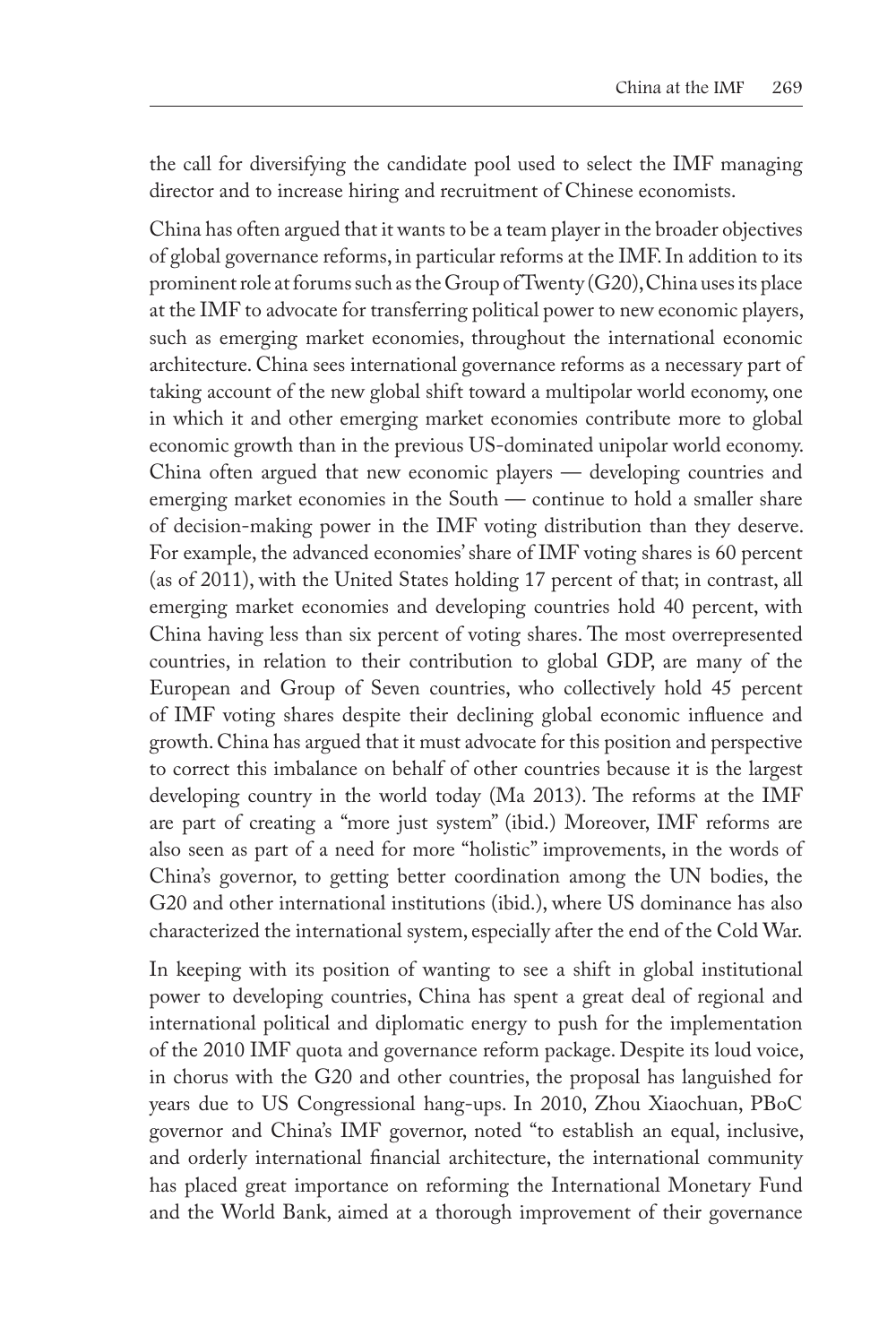structure with a significant increase of developing countries' representation and voices, and tangible progress in upgrading their ability to fulfill their mandates... This reform will significantly enhance the IMF's legitimacy and representativeness, which will ultimately benefit all the member countries. We call for understanding, support, and contribution to this reform." (Zhou 2010c)

The imperative of reforming the IMF to shift power and influence from developed economies to developing economies is strongly tied to what China views as an effort to return legitimacy to the Bretton Woods organization. Specifically, China had previously argued that the IMF lost legitimacy in its handling of the 1997 Asian financial crisis and in its prescription of austere conditionality to other developing countries throughout the 1980s and 1990s.

China argued that the Asian financial crisis demonstrated that the existing "international monetary and financial system can no longer accommodate the needs of international economic and financial development, and, therefore, the system needs to be reformed" (Dai 1999), and that the IMF and its political backers in the West had "forced [developing] countries to restructure their economies according to the developed countries' standards" (ibid). The dominant model of fiscal austerity prescribed by the IMF, which developing countries are obligated to follow in exchange for sorely needed finance, is a model that Chinese authorities have questioned at the IMF. To reform the international monetary and financial system, changes at the IMF need to be made and to prevent future crises, the IMF decision-making structure needs to be widened to include not just developed countries, but also developing countries. China sought to have an "automatic adjustment mechanism" that would be used to better keep up with changes in the global economic distribution of wealth and power (Xie 2009). Governance reform, the Chinese often argued, would improve the development models prescribed by the IMF, which has led its "dogmatist mentality" (Zhou 2004).

As the above quotes from Chinese governors indicate, while there are Chinese concerns with IMF governance structures, China has also felt under-represented in terms of ideas at the IMF. In tandem with governance reforms at the IMF, China wants the Fund to better reflect its views and opinions in the design of policy and programs. According to Ferdinand and Wang (2013, 899) China would "prefer a less intrusive IMF, one that is more akin to a clearing-house for ideas on economic cooperation and development and on financial regulation, more pragmatic and open-minded." Ideally, China envisions an IMF that is more tolerant of a system that allowed "greater freedom for states to experiment in devising policies that are best suited to their particular circumstances, just as China has done" (ibid.). Indeed, the view of how the IMF recruits and trains its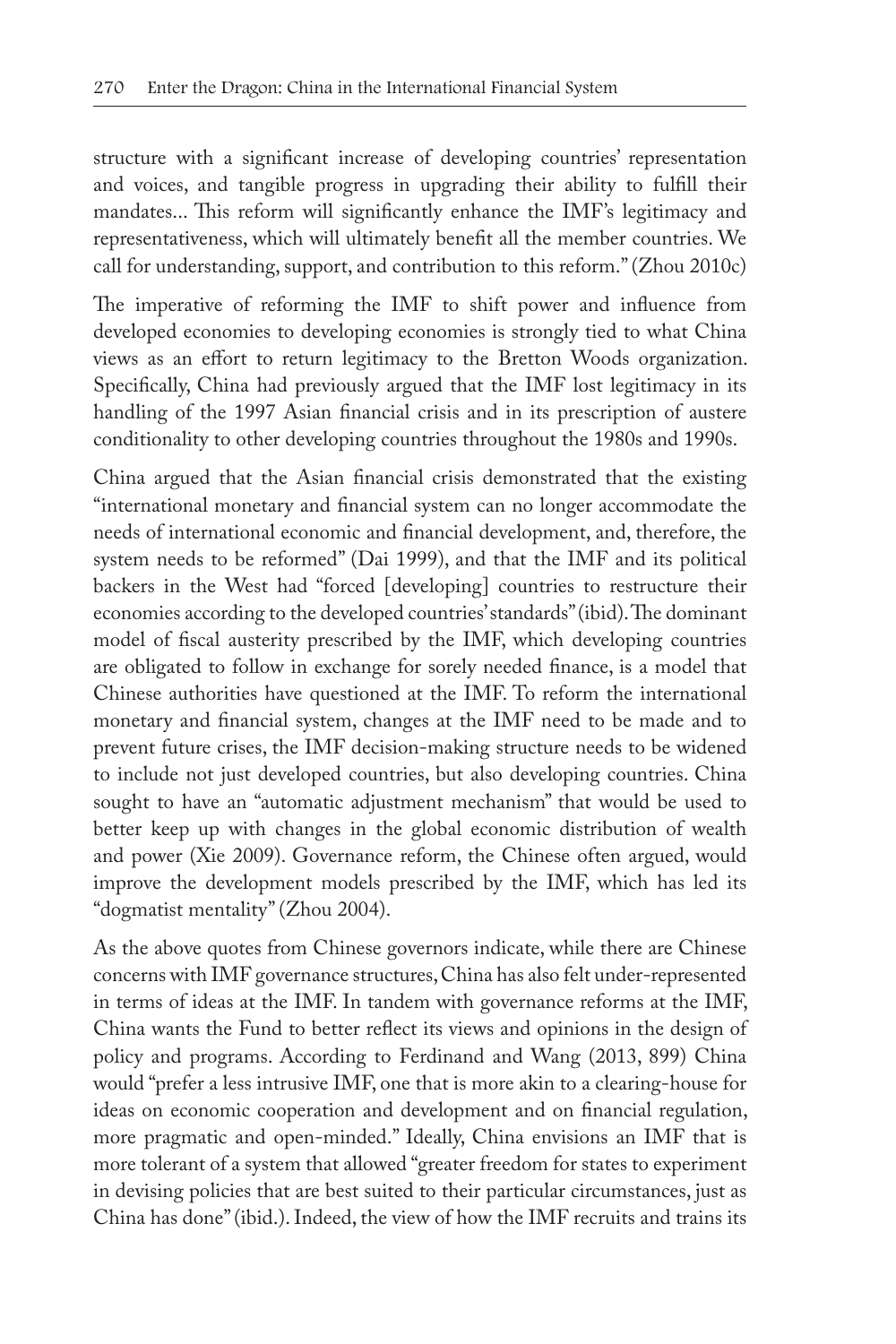staff into set development models and ideas is often a missing element in IMF reform debates (see Momani 2007). On this issue, China would like to see the Fund broaden its recruitment and "do much more to promote diversity of skills and experience among its staff" (Ferdinand and Wang 2013, 899).

Generally speaking, IMF economists who are educated in the developing world are clearly under-represented at the IMF and the Fund has a higher preference for US-trained economists (see Momani 2005). China is cognizant of this trend and has pushed for a broader IMF recruitment strategy. Ferdinand and Wang (2013, 899) point out that China is highly under-represented among IMF staff; moreover, Chinese Ph.D. and M.A. graduates are even more underrepresented at the IMF, than, say, Chinese nationals with Ph.Ds. from outside China who work at the Fund. Specifically, "although China was also among the top ten countries in terms of level of education of Fund staff, only 0.6 per cent of PhDs, 1.1 per cent of Master's degrees, and 2.6 per cent of Bachelor's degrees were obtained from Chinese universities" (ibid.). In contrast, approximately 79 percent of all incoming economist program recruits at the IMF were educated in Anglo-American universities, and the IMF identified that most of its globally preferred university graduates were also Anglo-American (Momani 2005). This explains why Chinese nationals who do work at the Fund are mostly educated outside of China and are, therefore, less likely to reflect Chinese models and ideas. Nevertheless, the Chinese nationals who do work at the Fund, and these are low numbers to begin with, are still an under-represented percentage considering the country's economic heft in the global economy. By diversifying IMF recruitment to include more Chinese-educated economists, China had argued, the IMF would have less dogmatic development models (see Ferdinand and Wang 2013, 899).

At the third meeting of the newly formed G20 (leaders' level) in Pittsburgh in 2009, China and other like-minded states used the growing international consensus around the need to facilitate coordinated action that could restore global economic stability, as an opportunity to push for reforms that would reconfigure IMF quotas to better reflect emerging market economies' contribution to the world economy. China's Assistant Finance Minister Zhu Guangyao recommended transferring IMF voting weight from the developed countries to the developing countries. Specifically, he recommended that namely Organisation for Economic Co-operation and Development developed countries, which had 57 percent of voting rights at the IMF, transfer some of this power to developing countries. China and other emerging market economies wanted developed countries to transfer seven percent of its voting rights to the developing countries, which collectively had 43 percent at the IMF. China did not get the seven percent commitment, but the G20 agreed to shift five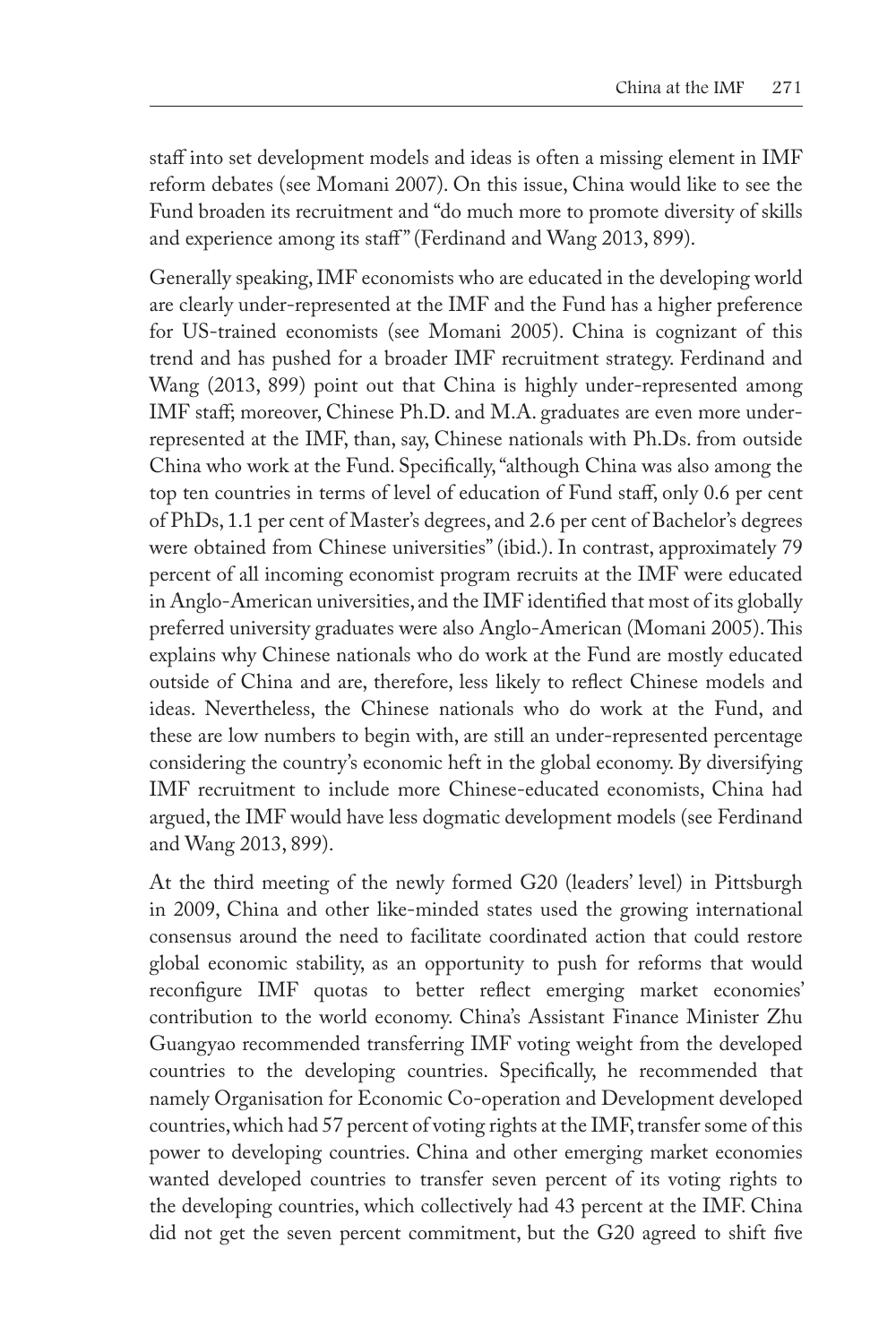percent of developed country quotas to under-represented developing countries. Implementation of these quota revisions was set to be implemented by January 2011, but continued to be delayed for years, as the US administration did not want to confront a hostile US Congress.

After frustrating calls for the US Congress to pass the 2010 Quota Reforms (which still languish in Congress as of 2015), some of the strongest words used by China in its calls for IMF reform were found in an often-cited article by Xinhua, the official Chinese news agency, that headlined, "Washington's political chaos proves it's time for a de-Americanised world. As this latest crisis reveals, the US is unfit to govern itself, let alone lord it over the rest of us. We need a new world order" (Chang 2013). The Xinhua article went on to lambast American leadership, suggesting that the destinies of many countries were in the "hands of a hypocritical nation [that] have to be terminated, and a new world order should be put in place, according to which all nations, big or small, poor or rich, can have their key interests respected and protected on an equal footing" (ibid.) To achieve a de-Americanized world, the Xinhua article noted the need for reforms at the United Nations and the IMF and World Bank, and the introduction of "a new international reserve currency that is to be created to replace the dominant US dollar, so that the international community could permanently stay away from the spillover of the intensifying domestic political turmoil in the United States" (ibid.). By challenging US leadership at the IMF and vocally criticizing IMF policies and prescriptions, this has arguably won China the added support of developing countries at the IMF.

China has often sought to use coalition building with developing countries to push its agenda and views forward. One of the most important forums used by the Chinese to build a coalition in favour of IMF reforms has been the BRICS. The BRICS first met in 2009, in Russia, and has continued to add political and financial heft behind the loose collation of states. Through the BRICS, these leading emerging market countries continuously issue joint statements, often in parallel with other high-level meetings such as the G20, the IMF annual meetings, and so on, showcasing their views about global governance reforms. China is instrumental in using the BRICS meetings to have its positions known, while using the "caucus with other countries on matters of common interest" as an important way to signal that "they view multilateral cooperation as a means to larger ends" (Edwards 2011). In other words, by acting multilaterally in its quest for IMF reforms, China looks like the "responsible stakeholder" that is upholding a multilateral process and not using its growing economic heft to dictate new terms of engagement.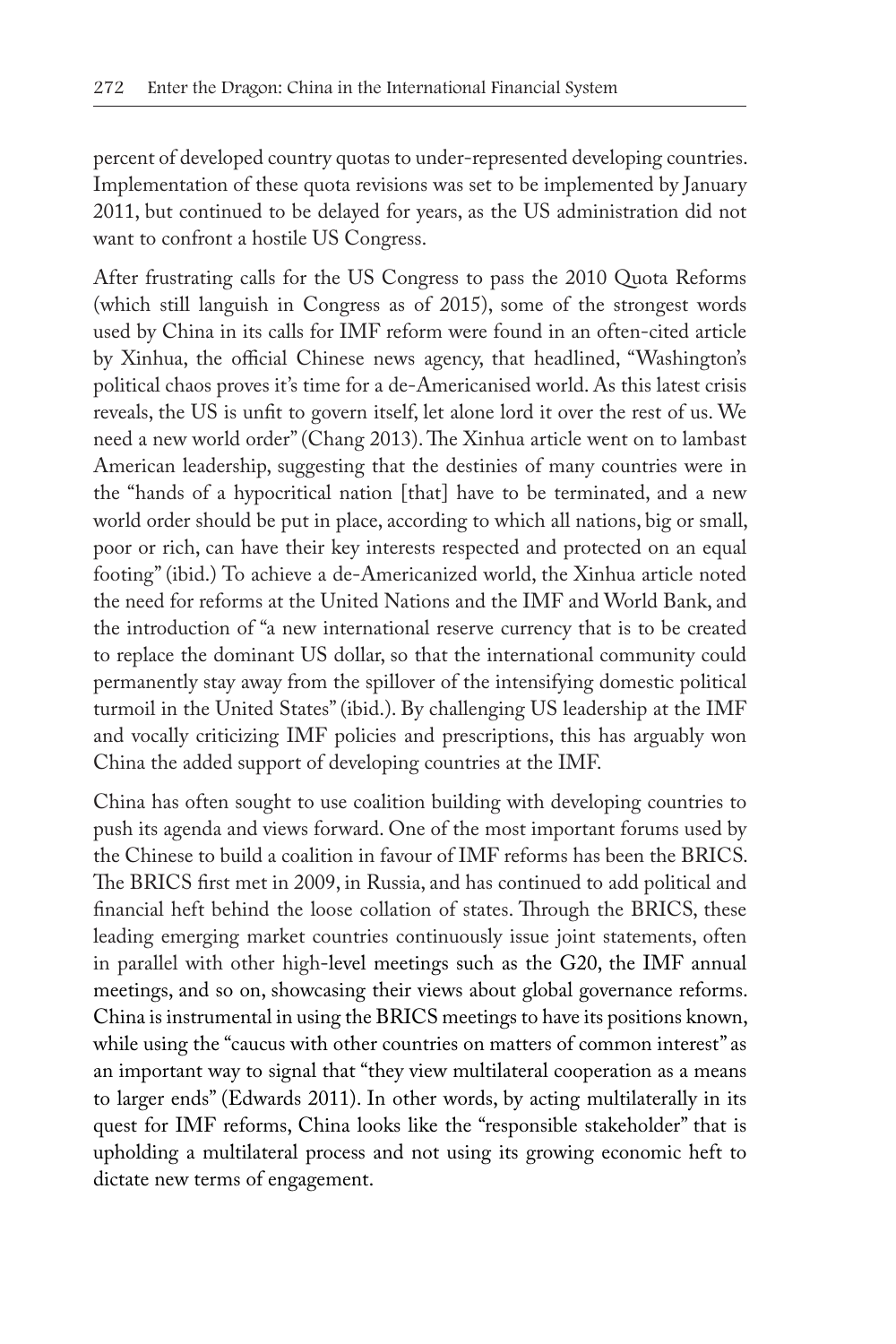China is keen on not sounding dictatorial or unilateral in its views, a style that it often accuses the United States of exercising, particularly at the IMF. China, along with the other BRICS countries, also announced in 2009 that it would contribute funds to the IMF through a mechanism allowing the temporary purchase of SDR-denominated securities or quasi IMF bonds. Again demonstrating they were responsible stakeholders, the BRICS raised IMF capital by an added US\$150 billion through purchases of these bonds at a time of a great shortfall in IMF finances and high demand after the international financial crisis. China demonstrated its strength among the BRICS when it purchased the largest share of IMF bonds, US\$50 billion worth, while the other countries had each purchased US\$10 billion. China was keen to ally with the BRICS to link the issues of both providing these additional funds to the IMF and the issue of transferring votes and quota to the developing countries (Glosny 2010). China's actions are meant to also underscore that it has no ambitions to "undermine and destroy the existing international order," on the contrary it is a responsible player in ensuring the endurance of the system by reforming its governance, returning legitimacy and contributing finances to the IMF (ibid.).

IMF leadership, in particular the role of the managing director, had historically been dominated by the Europeans. This "gentlemen's agreement" between the Europeans and the largest quota holder, the Americans, had allowed the United States to keep the president position at the World Bank for one of its own nationals. China has consistently argued against this quid pro quo among the Americans and Europeans at the Bretton Woods institutions and called for widening the selection process to include non-Europeans to hold the top post at the IMF. China has repeatedly called for the IMF managing director selection process to be "open, transparent and merit-based" (Xie 2009). When, in May 2011, then IMF Managing Director Dominique Strauss-Kahn resigned after a scandal in the United States, China called on the IMF to open the process to include emerging market economies. Specifically, China's central bank chief Zhou Xiaochuan told Agence France-Press that "the make-up of top [IMF] management should better reflect changes in the global economic structure and better represent emerging markets" (quoted *China Economic Review* 2011). Taking this further, Chinese state media *People's Daily* reported they would like to see a Chinese national take the position: "It will be great sign of respect for a rising China and a symbolic step of optimizing the international financial order if the 24 executive directors who hold shares of the IMF can see this clearly and elect a Chinese president (sic) of the IMF" (*People's Daily* 2011). Chinese media noted that Min Zhu, a former deputy governor of China's central bank and a special adviser to Strauss-Kahn, would be a suitable candidate to fill the post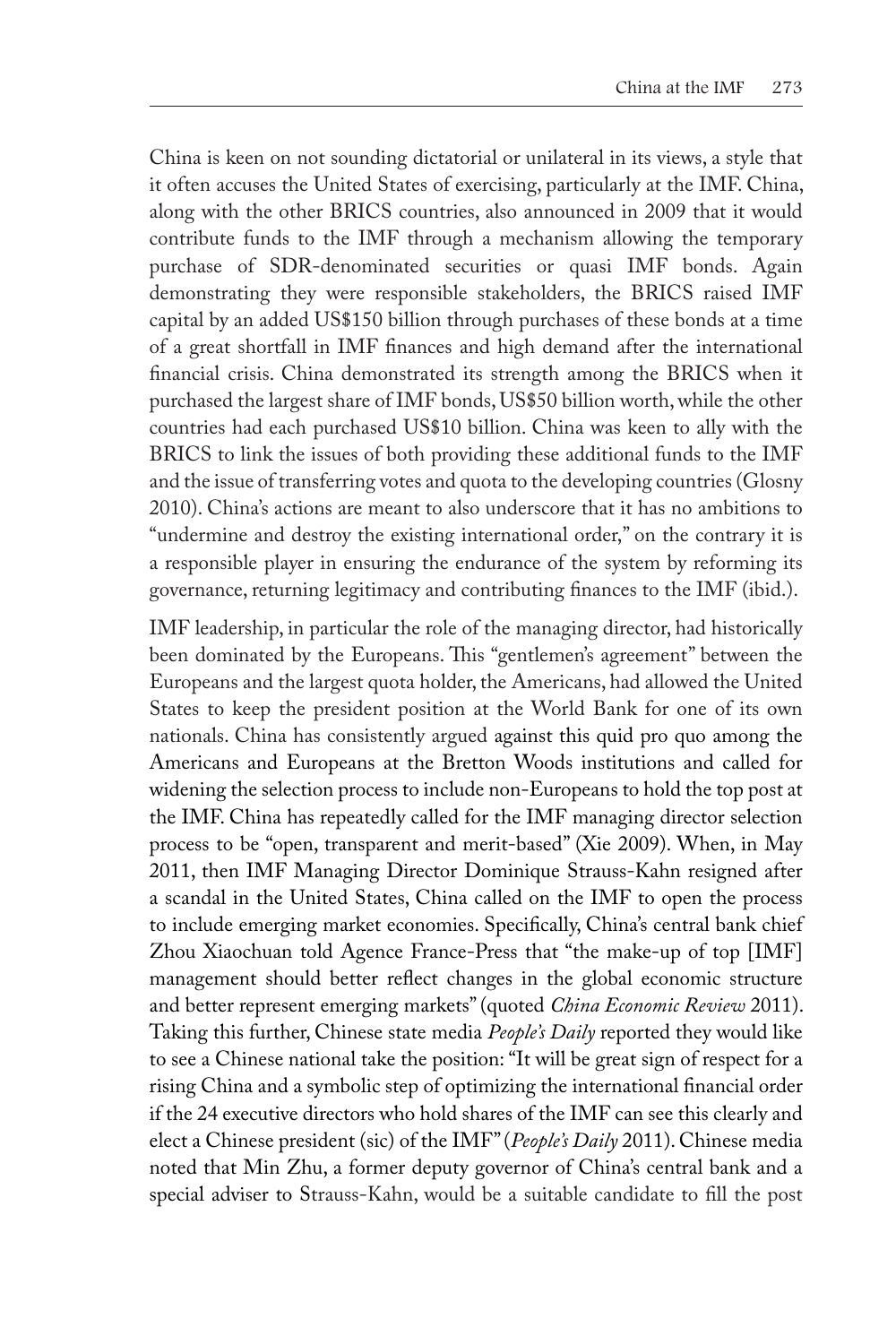(ibid.). Selecting a Chinese national to lead the IMF did not come to fruition, however.

Christine Lagarde courted China and many of the emerging market economies, such as Brazil, India and Russia, by personally visiting these countries and seeking support for her bid to lead the IMF. Despite China earlier voicing its reservations about having yet another European at the helm of the IMF, when votes were cast, China and other emerging market economies did support Lagarde's candidacy and not that of the Mexican candidate. Perhaps what Lagarde had promised to China was the creation of an added new position of a third deputy managing director, which Lagarde announced soon after taking office. At her first press conference, she noted "The world is going to continue to change…We have these tectonic plates that are moving at the moment, and that needs to be reflected in the composition of governance and employment at the fund" (quoted in Wroughton 2011). Min Zhu was accorded a new title and a third deputy managing director post was created by Lagarde for the Chinese. This new position for a Chinese national had effectively quelled Chinese demands for opening the managing director position to non-Europeans. But, it remains to be seen what will happen after Lagarde leaves the Fund, and whether the Chinese will mount a campaign to have its national take the helm.

### **China on IMF Surveillance**

The purpose of IMF surveillance is to report on both the individual member countries and on the overall health of the global economy. In theory, the Fund's access to data, information and officials in its member countries allows it to have the insight and perspective to predict, warn and assess the global economy and potential crises. This has not always worked well in the past, as the IMF did not predict many of the major financial crises, including the 1997 Asian financial crisis and the 2008 international financial crisis. While there are great debates on the main causes and policy errors made in these crises, the IMF has had the unenviable burden of the being the sole institution that is expected to be capable of providing the warning to its members of upcoming economic shocks and potential growth setbacks. Even prior to the international financial crisis, many academics and analysts noted the need for improving the efficacy of IMF surveillance (see Lombardi and Woods 2008; Eichengreen 2007).

China has also had strong criticism and reservations about the conduct and substance of IMF surveillance. For nearly a decade before the international financial crisis, China warned that too much of the IMF's surveillance resources, energy and study had been focused on developing and emerging market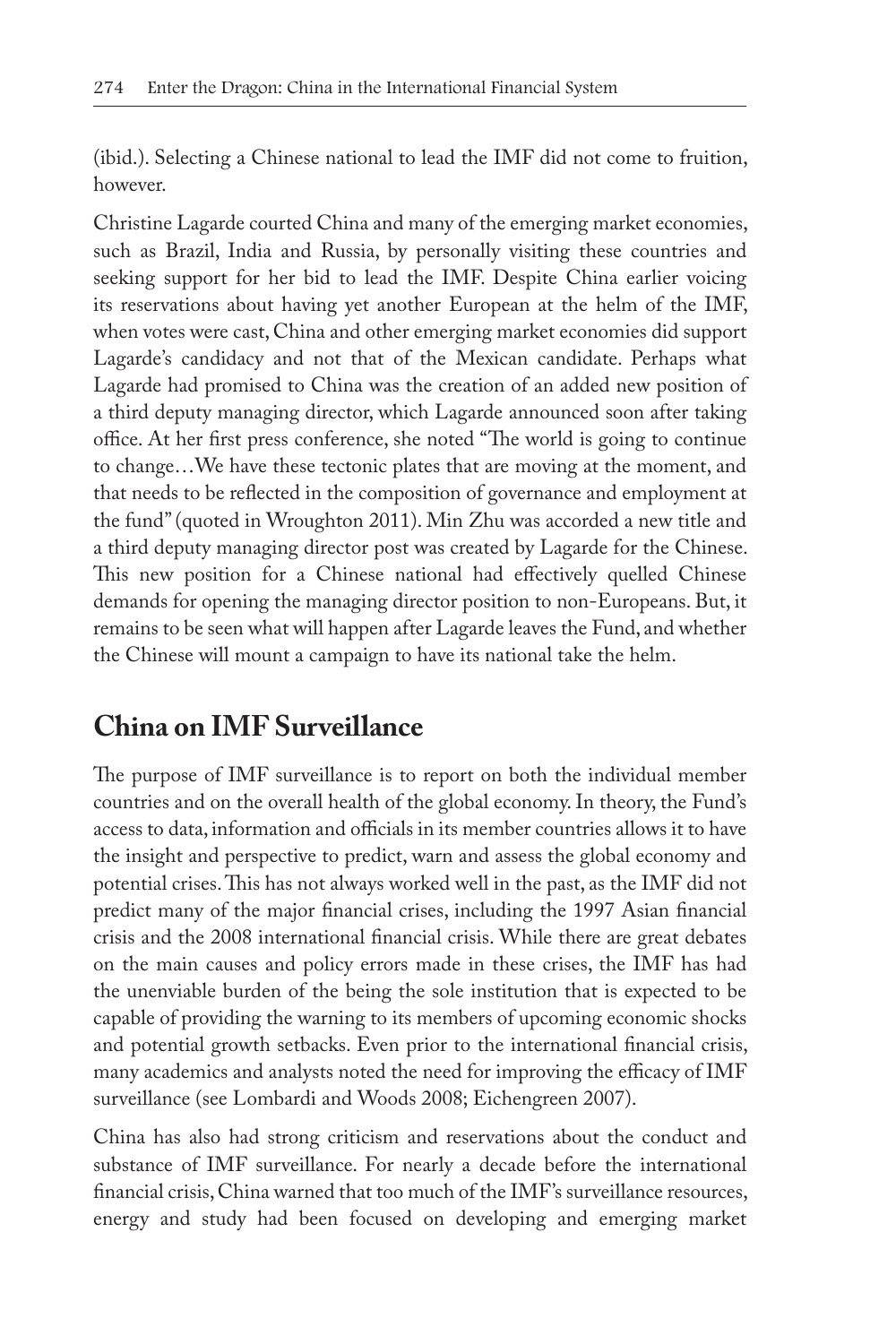economies, while the IMF and its staff had too often ignored developments in developed countries. China had persistently called on the IMF to look at the systemic relevance of its members with advanced economies and to put more of its surveillance emphasis on those countries. China's rationale was that systemically important countries, like the United States, have stronger spillover effects if there are risks or policy errors made, which can then reverberate in the global economy. Simply put, systemically important countries have a stronger chance of pushing contagion when and if they are unhealthy. Since the United States, and European economies, are the most interlinked to the global financial and economic system with their highly internationalized and liberalized capital markets, this means that these economies are riskier than others and can induce a negative domino-effect in the global economy (see Xiao 2000).

China used the IMF annual meetings to highlight some of the concerns it had with the IMF surveillance mechanisms. PBoC Governor Xianglong Dai (2002b) noted: "We hope that, with close coordination and clear focus on the roles of the *World Economic Outlook* and the *Global Financial Stability Report*  the two major global surveillance tools — the Fund's multilateral surveillance will be more effective. At present, the Fund should strengthen its surveillance of the major industrial countries and important financial centers with a view to preventing large fluctuations among the major currencies, effectively monitoring international capital movements, ensuring the sound and efficient operation of international financial markets and promoting the healthy development of the world economy."

Urging the IMF to double its efforts on monitoring the US economy as opposed to focusing its surveillance efforts on other countries was a persistent theme of the Chinese governors' messages at the IMF Annual Meetings for several years. This criticism of IMF surveillance work came to a loggerhead in 2003, when China called out the IMF staff for its overly optimistic assessment of the US economy in its annual Article IV consultation report (see Li 2003). China was concerned with the United States' intervention in Iraq and the rising debt of its geopolitical gambles abroad and what these geopolitical adventures would mean for the global economy. Again calling out the IMF staff in particular, Chinese Governor Li (2003) stated "the IMF should now set priorities and focus on those areas that can really enhance the crisis prevention capabilities of member countries." To achieve better crisis prevention, Li added that "in light of the current situation in which the world economy is more dependent on the economies of the industrial countries, the IMF needs to tighten its surveillance of the macroeconomic and financial policies of the major industrial countries." Again for China, too little IMF emphasis and consideration was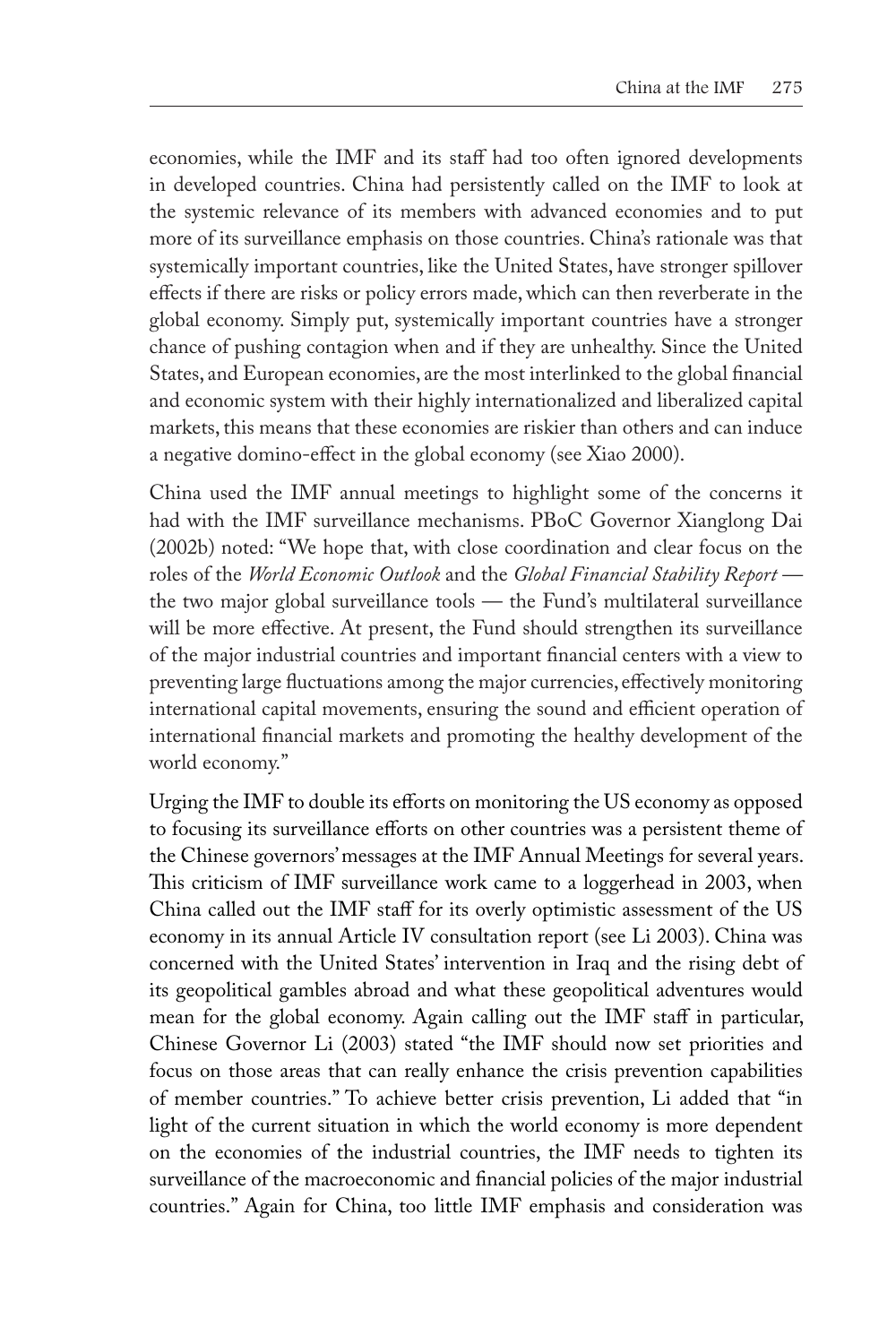placed on studying the potential spillover effects of the US economy and its highly internationalized currency.

Some of China's frustration with the way the IMF conducted its surveillance activities was rooted in the belief that the IMF, backed and supported ideologically by the United States, was transcending its mandate in interfering with how countries chose to manage their exchange rates. China wanted the IMF's surveillance function to look at exchange rates, in so far as it pertained to the stability and health of the global economy. Countries should retain full sovereignty on choosing the type of exchange rate system that works for their economy, China often argued, and the IMF should not interfere in these choices, as long as those countries do not contribute to global financial vulnerability.

While China raised criticism of IMF lapses in monitoring the US economy, the United States was very concerned with Chinese undervaluation of its currency. Some had argued that China's RMB was potentially 25 to 50 percent undervalued in relation to the US dollar, which increased the US trade deficit, hurt US exports and aggravated high rates of US employment (see Sanford 2006). The IMF's Article IV makes clear that members, including China, are not allowed to manipulate and fix their currencies to achieve an unfair trade advantage. The US policy and academic community increasingly criticized the US government, generally, and the IMF, specifically, for not forcing the Chinese to readjust their currency (ibid.). Analysts continued to point to how Chinese government policies manipulated the exchange rate to prevent a natural appreciation of the RMB. While the IMF noted this as a concerning development, US analysts argued that the IMF was soft on China and did not forcibly call out the Chinese for manipulating its currency.

Hardline US commentators argued that the IMF was not doing enough to get China to become a more liberalized economy, particularly in its exchange rate policy. For example, pointing to the 2006 staff reports, Micheal Mussa (2007) argued that the IMF staff were vague about wanting "greater flexibility" in China's exchange rate, instead of forcefully calling on China's currency manipulation. Mussa criticized the IMF's Asian and Pacific Department for not properly valuating the extent of China's currency manipulation. As a former Fund employee and chief IMF economist, Mussa (2007, 5) sharply criticized the IMF, stating: "Pointing out forcefully to Chinese authorities what they are obliged to do to fulfill their specific obligations or general obligations under Article IV — either in public, in discussions of the IMF Executive Board, or even in private — is not something that the Managing Director (or key IMF staff) appear to be prepared to undertake." Again, these were harsh words coming from a former and senior IMF employee, but Mussa was not alone in his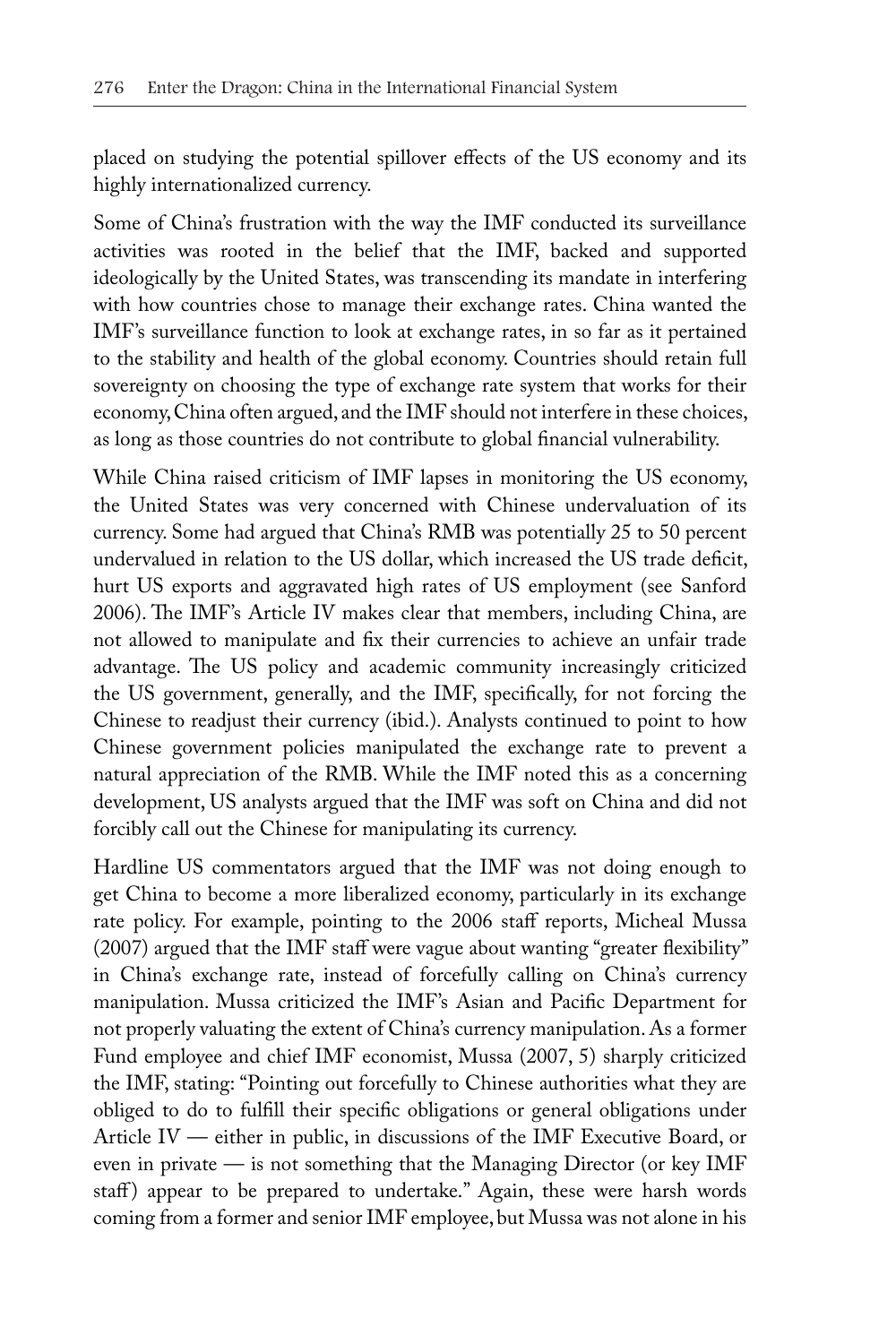criticism. Morris Goldstein, a former Fund employee and deputy director of IMF research, also weighed in with his criticism. Like Mussa, Goldstein (2006, 150) accused the IMF of being "very timid and purposely noncommittal" on calling out Chinese currency manipulation. Goldstein said there was "overwhelming evidence" before the IMF, but that the Fund was "intimidated by the extreme sensitivity of the Chinese authorities to external criticism of their exchange rate policy" (ibid). Increasingly, US officials and commentators started to pressure the IMF to use its surveillance function as a means of shaming China to reform its currency policies.

The United States continued to search policy options to counter the lack of movement and rising underappreciation of the Chinese currency. One option had been to raise the dollar-RMB dispute before the IMF or the World Trade Organization (Sanford 2006). In September 2005, US Treasury Under-Secretary Timothy Adams had criticized the IMF for not enforcing its own Article IV rule that members would not engage in currency manipulation. Adams charged that the IMF was "asleep at the wheel" and that it should challenge the Chinese directly for failing to live up to its agreement with the IMF's own articles of agreement (quoted in Blustein 2005). The IMF's Managing Director Rodrigo de Rato responded to Adams' accusation of being negligent, noting that the Fund had already investigated China's currency policy and did not feel further action was required (ibid). Rato responded to criticism that the Fund ought to increase its scrutiny over China by saying, "there is a trade-off between our role as confidential adviser in our surveillance work and our role as a transparent judge" (quoted in Giles and Guha 2006, 8). The United States' push for a reform of IMF surveillance was not just to identify global exchange rate and current account imbalances for some altruistic global good, but to confront China's growing trade surplus with the United States, which was a politically contentious issue in the US Congress (see Broome and Seabrooke 2007).

The United States did not let up in its criticism of China, however.1 Most famously, in 2005, Deputy Secretary of State Robert B. Zoellick gave a defining speech in front of the National Committee on the United States and China Relations in New York, which had criticized China's relationship to the IMF. Zoellick (2005) said: "China is big, it is growing, and it will influence the world in the years ahead. For the United States and the world, the essential question is how will China use its influence? To answer that question, it is time to take our policy beyond opening doors to China's membership into the international system: We need to urge China to become a *responsible stakeholder* in that

<sup>1</sup> Some analysts read Zoellick's speech as an invitation to China to get more involved in international affairs. They saw this largely as a positive signal rather than as criticism of China, but this author argues that it was interpreted as criticism by most analysts.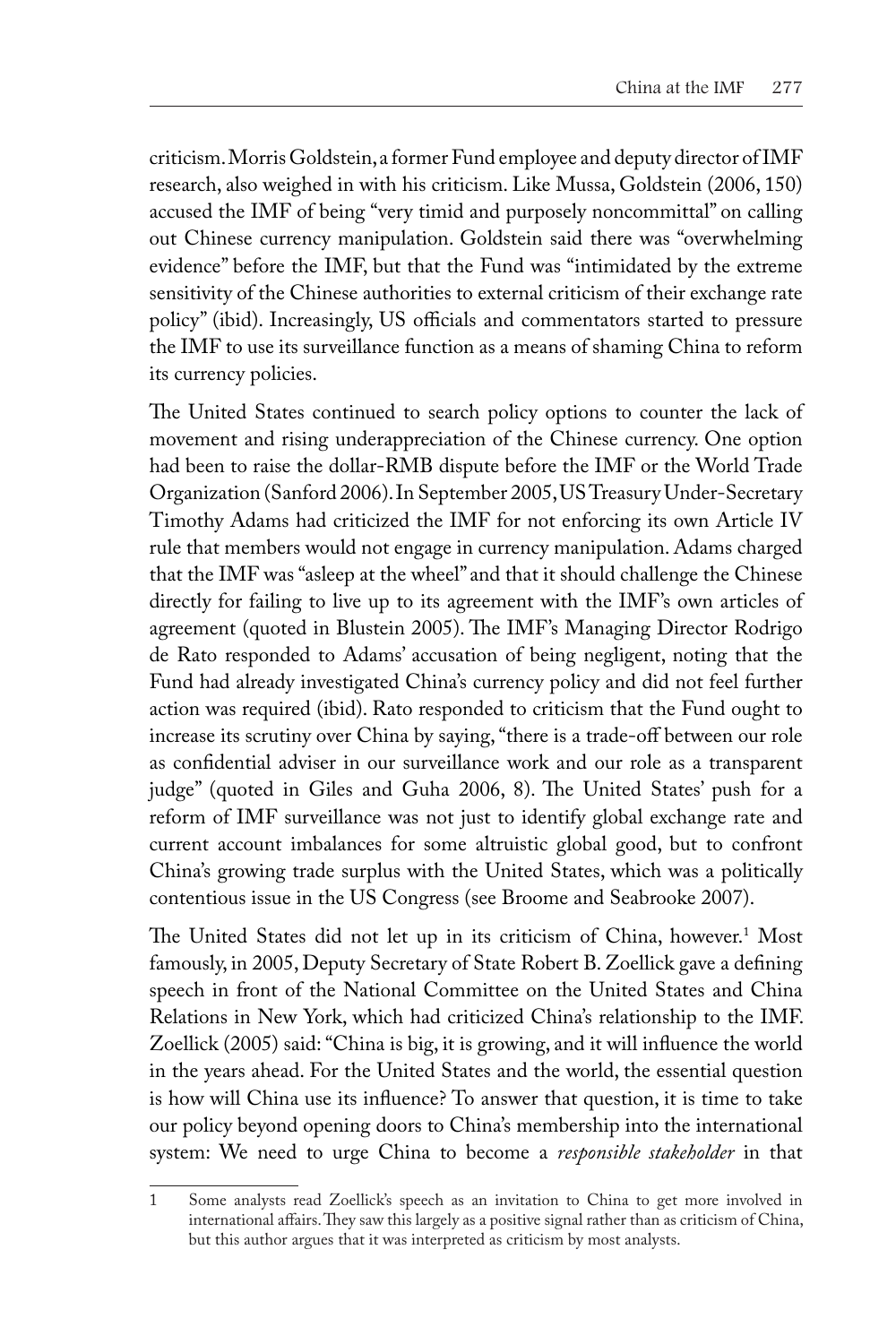system. China has a responsibility to strengthen the international system that has enabled its success" (emphasis added).

The catch phrase that followed was that China needed to be a "responsible stakeholder" in the global economy and, importantly, at the IMF. For China to achieve its objectives of increasing its power at the IMF, the United States charged, it needed to also be a responsible stakeholder in its monetary policy choices. Simply put, China could not have its cake and eat it too. For China to be more powerful in an institution that puts exchange rate liberalization as the cornerstone policy tool in a healthy global economy and trading system, the Chinese needed to follow the IMF's mantra and liberalize its exchange rate. In the American view, China had no moral right to pursue increased economic and political power at the IMF if it continued to flagrantly dismiss the rules of the liberal economic system, such as flexible exchange rates. The view that the IMF was incapable or soft on China was shared by many within the United States, but many Chinese officials argued that the IMF was overly focused on its exchange rate regime, to the detriment of other, more pressing, surveillance issues.

At the Fund, the Chinese currency issue was being discussed among the IMF staff and the executive board. Some proposals to strengthen IMF surveillance were believed to be a means for increasing IMF power to reprimand countries that manipulated their currency, such as, perhaps, the Chinese. The IMF's focus on China's exchange rate in the mid-2000s was of great concern for Chinese leadership — they felt that the IMF was ignoring the United States' potential role in contributing to global economic and financial vulnerabilities. Governor Zhou (2006) spoke to this at the 2006 IMF Annual Meetings: "Exchange rate policy is only one component of macroeconomic policy. Each country is entitled to choose an exchange rate system consistent with its own economic development. If [IMF] surveillance is wrongly focused on an evaluation of the exchange rate level or an isolated judgment as to whether the exchange rate system is appropriate, it will hardly be objective and certainly miss more fundamental issues. This would be contrary to the maintenance of economic and financial stability and might even deviate from the Fund's mandate."

Related to Chinese concerns that the IMF was overly focused on the extent of liberalization in China's currency to the detriment of examining the extent of the potential negative spillovers emanating from the US economy, was the issue of US dollar hegemony and the vulnerabilities this brought to the global economy. China raised the use of the SDR as a remedy to this problem (discussed further in the next section), but China also objected to the IMF's efforts to reform its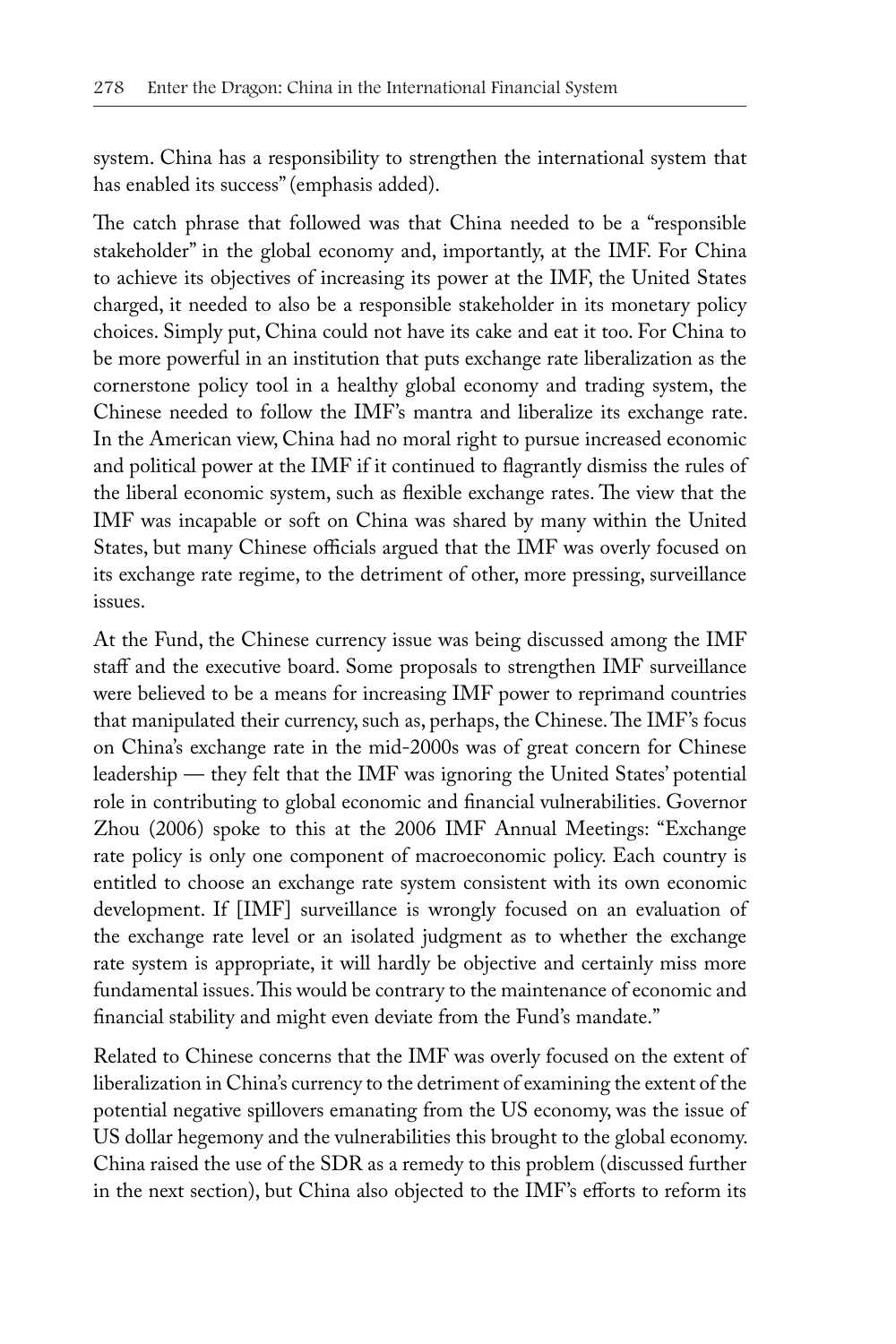surveillance policy in 2007. Meanwhile, the IMF got tougher on China in its Article IV consultations.

The Fund staff produced an IMF Article IV consultation that called out China for its undervalued currency, arguing that this prevented Chinese officials from having a more independent monetary policy and produced higher real interest rates, both of which caused domestic and international economic distortions (see IMF 2006, 28). The IMF, however, was limited in what it could do to force the Chinese to implement regarding currency liberalization. Moreover, China did not agree to release its annually scheduled Article IV consultation reports until 2004, and then it blocked the release of the IMF staff 's reports in 2007, 2008 and 2009 (Ferdinand and Wang 2013, 903). Chinese authorities most likely blocked the IMF staff Article IV surveillance reports because of increased criticism therein about the manipulation of China's currency and the need for re-evaluation of its exchange rate (ibid.) Despite IMF staff pressure on China, there has been a gradual increase in the value of its currency relative to the US dollar, indicating that perhaps some of this external pressure has had an effect on Chinese officials (ibid.)

In 2007, IMF staff decided to revise the long-outdated surveillance policy with its Decision on Bilateral Surveillance over Members' Policies (see Lavigne and Schembri 2009). The 2007 decision was meant to strengthen the capacity of IMF staff to discuss exchange rate policies with its members, particularly when and if the IMF staff believes it endangers external stability (Leckow 2007, 289). The 2007 decision also provided more clarity and guidance on what the IMF believes is currency manipulation that can lead to unfair competitive advantage. The decision clarified that "members are only prohibited from manipulating exchange rates for the purposes of preventing effective balance of payments adjustment or to gain an unfair competitive advantage over other members. Thus, to find a member in breach of this provision, it is necessary for the Fund to determine the purpose of the member's policies and the intent of the member in engaging in exchange rate manipulation" (ibid, 291). China saw both rationales for the 2007 decision as an attempt for greater intrusion and interference in its policy-making choices.

In response to the updated surveillance policy, China said it "regretted" the adoption of the 2007 decision and suggested that it was "rushed" and "lacked consensus of members," meaning China felt that the United States pushed through the policy changes at the IMF against the will of others at the executive board. China argued that the 2007 decision again missed the core issues that the IMF should be focusing on, that is, "whether a member country's exchange rate regime is consistent with its medium-term macroeconomic policies, rather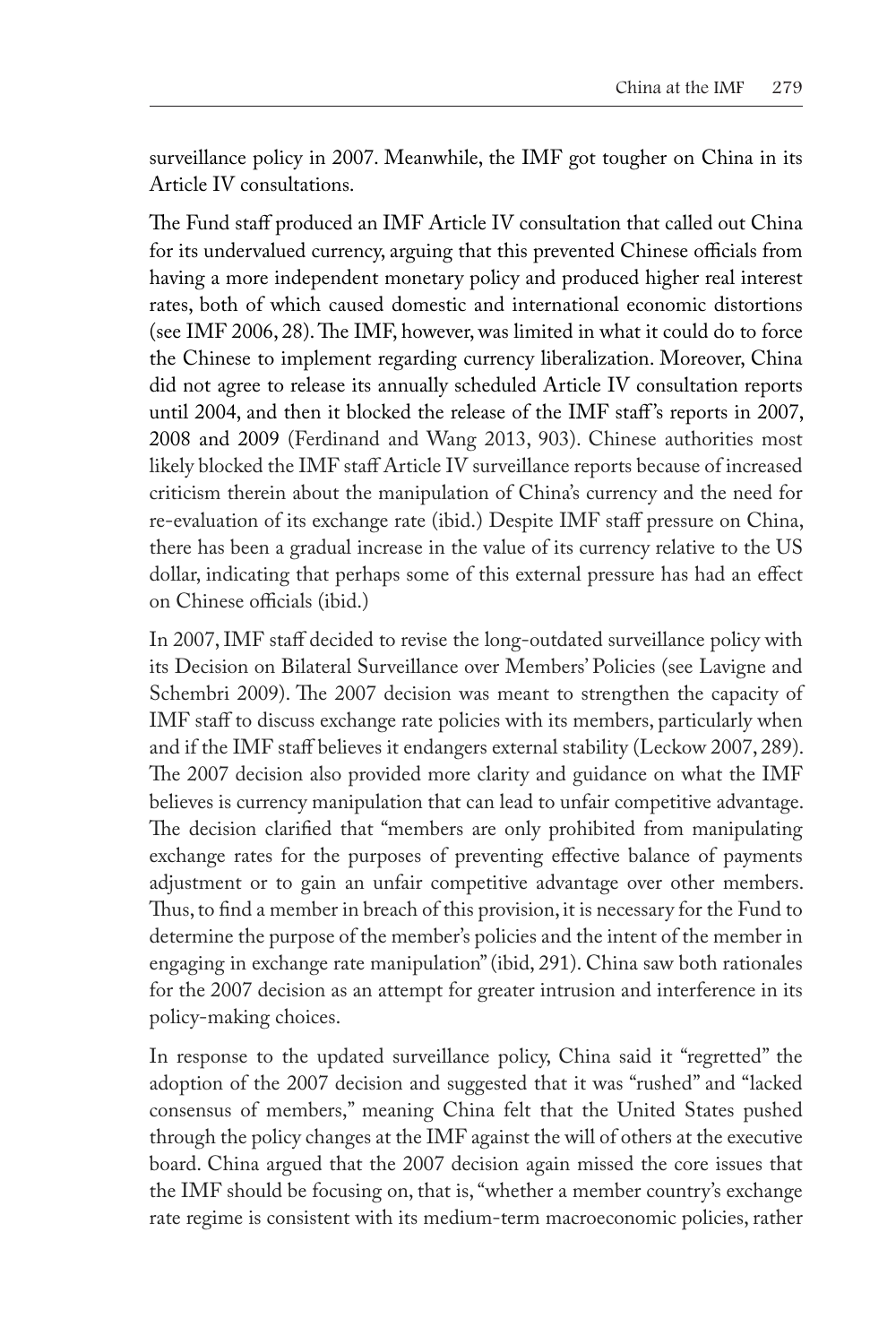than on its exchange rate level" (Wu 2007). China wanted less IMF bilateral surveillance and more multilateral surveillance; moreover, China believed that exchange rate choices were a domestic, sovereign matter that did not introduce international economic vulnerabilities. Governor Wu (2007) used the 2007 Annual Meetings to urge for a reform of the 2007 Surveillance Decision: "The Fund should also take concrete steps to address problems related to the 2007 Decision and its application. The aim of these efforts is to enable the Fund to conduct surveillance in a prudent, fair, and effective manner based on clear consensus so that, through its surveillance, the Fund will contribute significantly to financial stability and economic prosperity."

China wanted IMF surveillance to scrutinize the United States, as an issuer of the globe's reserve currency, because capital flow volatility and monetary policy in the United States would have greater ramifications than would China's currency, which is not liberalized. To improve IMF surveillance, China called on IMF staff to "give the surveillance priority to the ongoing financial turmoil, deepen its analysis, learn lessons, and listen to the opinions of member countries… so that the Fund can determine where the true risks lie, and adopt effective measures to maintain a stable and orderly global economic and financial system" (Yi 2008a). China felt that a lack of unanimous support for the 2007 decision had also "had an adverse impact on the effective implementation of surveillance" (Li 2007). Chinese officials noted that this "mis-focused surveillance hampers the discharge of the Fund's mandate in promoting global economic and financial stability, and damages its credibility" (Yi 2008b). China continued to call for a reversal or reconsideration of the 2007 decision until it was updated in 2012.

The 2008 international financial crisis validated many of the concerns of Chinese officials. China criticized IMF staff for focusing on the 2007 decision modalities instead of having a complete understanding of cross-border capital flows. China argued that if IMF staff followed its calls for increased scrutiny of the United States in its surveillance duties, then the Fund would have better predicted and managed the fallout of the international financial crisis. In a 2010 speech to the IMF governors, Zhou (2010a) stated: "The hastily introduced 2007 Decision contains many flaws, and cannot meet the demands on Fund surveillance posed by global economic and financial development. The Fund should face this reality, resolve the problems in its surveillance as quickly as possible, amend the 2007 Decision, adjust its surveillance focus, improve modalities, and strengthen surveillance over developed countries, mature financial markets, and crossborder capital flows, in order to avoid a recurrence of the crisis."

Providing this damning critique using some of the strongest wording of Chinese governors at the IMF annual meetings, China had ultimately said "we told you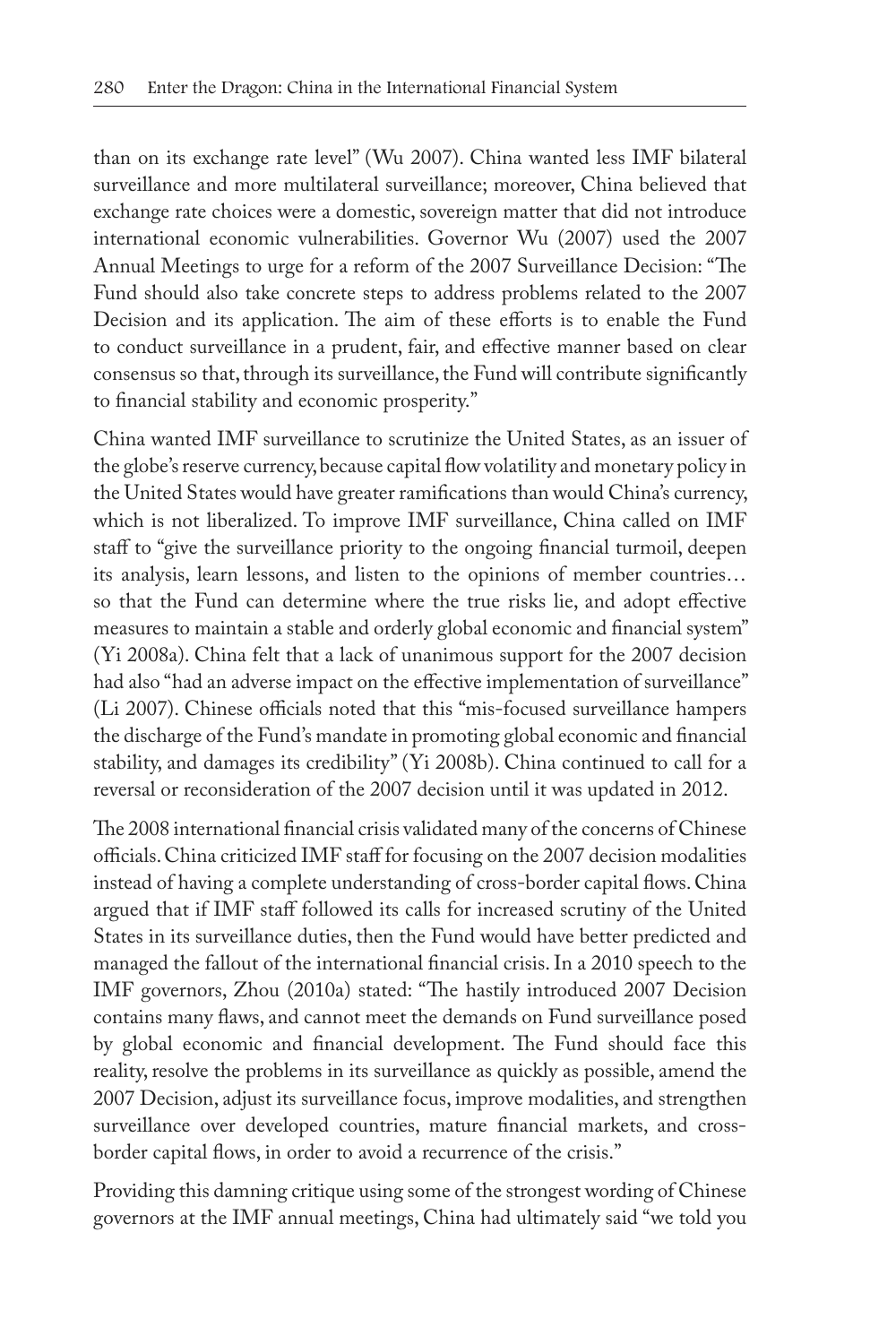so." Using the same platform, Zhou asked Fund surveillance to specifically look at developed countries' public debt and its impact on global interest rates, capital flows, inflation and global trade. Moreover, China wanted the IMF to fix its early warning tools and better understand tail risks of financial crises (ibid.)

China was pleased with IMF efforts to reform surveillance in 2011 with the Integrated Surveillance Decision. The new surveillance decision allowed for the bilateral Article IV consultations to be an important feeder into the production of IMF multilateral surveillance; clarifications on modalities of surveillance and providing countries with more latitude and discretion on exchange rate policies were key improvements over previous IMF policies. Moreover, the new surveillance mechanism allowed the IMF to study and document the potential spillovers of risky country policies, by noting this in both its Article IV reports and its multilateral reports. Indeed, China argued that the new policy was better at "integrating" both the bilateral surveillance of Article IV consultations and the multilateral surveillance processes like the publication of the World Economic Outlook. Chinese officials were hopeful that the new surveillance policy would better examine the macroeconomic policies, financial sector policies and capital flow volatilities that were potentially emanating from economies issuing a reserve currency, like obviously that of the United States (see Yi 2012).

Following the international financial crisis, the IMF enhanced its surveillance function to be more systemic in its analysis because the Fund staff used their "theoretical and organizational resources" from past financial crises to effectively push for enhancing the IMF's surveillance role (Moschella 2011). This enhanced surveillance role for the IMF was an approach that was also in keeping with the aims of many other international monetary and financial institutions' "holistic visions of risk;" a factor used by IMF staff to their advantage when pushing for an expansion of their scope of work (ibid.). The international financial crisis had created some urgency, but the IMF staff were strategic in not wanting to move too quickly with the types of changes they wanted to see (Moschella 2012). Specifically, IMF staff did not want to challenge state authority, like they had with the Chinese government in its contentious 2007 decision, by seeking an overhaul to IMF surveillance that would require executive board approval (ibid, 59). Instead, IMF staff pursued incremental changes to surveillance that is perhaps tempered by their own intellectual limitations in the study of financial markets after failing to warn of the international financial crisis. Appeasing growing Chinese influence at the IMF was undoubtedly a concern for the IMF staff, but they were also keen to study the potential spillover effects of systemically important countries and pushed for this broadened scope of work in the 2011 surveillance decision. IMF surveillance remains a difficult function for the Fund to perform, because of the political and technical challenges it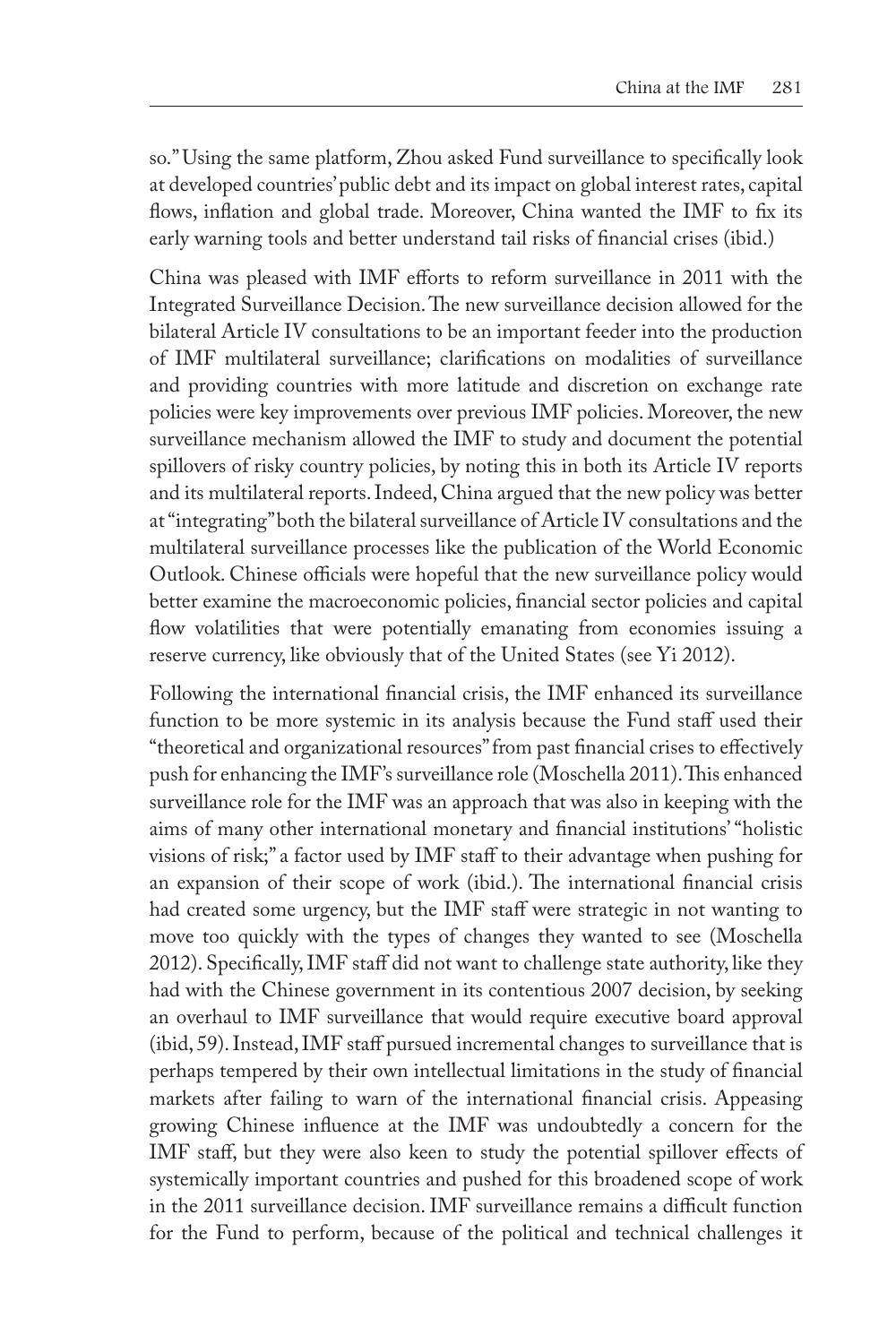brings. Striking a delicate balance between providing the depth of coverage that could prevent another crisis while refraining from being too intrusive in the domestic affairs of countries such as China that are sensitive to Western prodding are among the challenges the IMF faces. China is sensitive about its exchange rate and will most likely continue to resist Fund surveillance and advice that appears to benefit US economic and trading interests (see Momani and English 2014, 428; also see IMF 2011b).

### **China on SDRs**

For more than a decade, the role of China's currency in the global economy has been a matter of great debate. How it can be expanded? What could the IMF do to help its internationalization? Other chapters in this volume take up the question of sequencing in the internationalization of Chinese currency, but this chapter will consider the IMF's role in facilitating this and how the IMF's SDR can play a role in these developments. China has also seen the increased use of the SDR as a new or alternative reserve currency as part of the need for broader reforms of the international monetary system, which the IMF plays a central role in managing.

China has often framed the issue of internationalizing its currency in the broader context of wanting to see the IMF's SDR take on a larger role in the world economy. As part of the increased trend toward multipolarity, be it in trade, finance or political power, China argues that the world also needs a new international reserve currency, most likely the SDR, instead of relying on the defacto use of the US dollar. As early as 2002, Governor Dai (2002a), stated to the International Monetary and Financial Committee (IMFC), "it is obviously beneficial to expand the use of SDRs as an international reserve currency. Conditions should be created to encourage such an effort." Similar statements were repeated to the IMFC in 2006 by Governor Zhou. The international financial crisis again spurred Chinese officials to push for the issue of increasing the role of the SDR. Seeing the international financial crisis as a moment for consensus about the need for change and reform, Chinese officials used the IMF as a forum to push through their country's visions for monetary system reform.

In one of the most detailed speeches by a Chinese governor to the IMF on the rationale for enhancing the role of the SDR, Zhou framed the issue in the broader reforms needed in the global monetary system. In 2010, Zhou reminded the IMFC that the SDR was created in the 1970s to address a crisis in the issuance of the US dollar as a global reserve currency. He argued that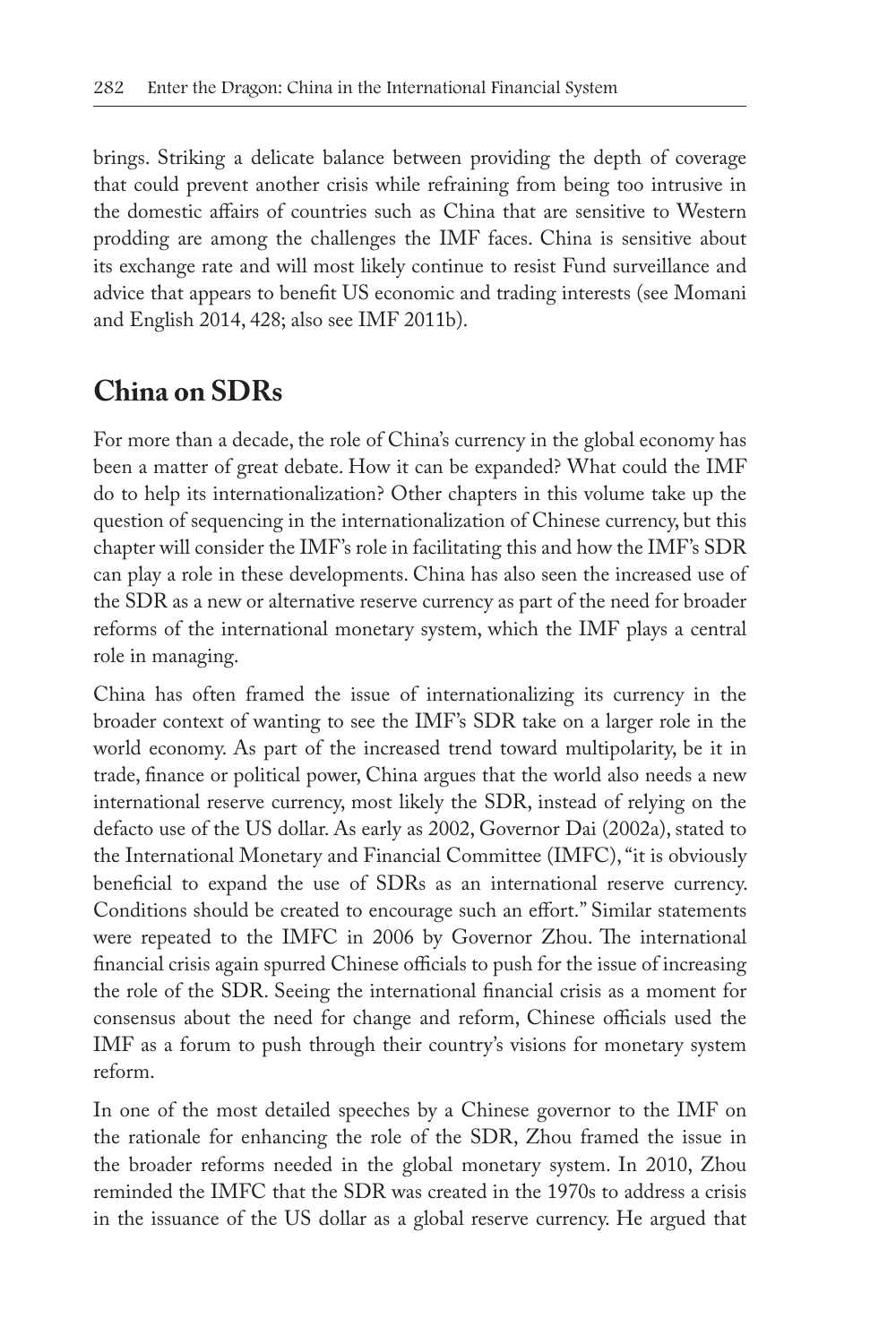the subsequent adoption of floating exchange rates by developing countries had turned attention away from addressing or studying the potential role of the SDR in helping to preserve or uphold international monetary stability. The 2008 global financial crisis and subsequent economic recession, Zhou argued, should remind countries that the international monetary system needs to be reformed and the best way to do this would be to "strengthen the role of the SDR" (Zhou 2010b). Ma Zhaoxu, assistant minister of foreign affairs, added that in addition to expanding the use of SDRs, China wanted to "improve the currency basket of the special drawing rights and build an international reserve currency system with stable value, rule-based issuance and manageable supply" (Ma 2013).

Whether or not Chinese governors had one-off statements about increasing the role of the SDR in global trade, the question of expanding the use of SDRs has been a hotly debated issue in academic and punditry circles. Glosny (2010) argues that after the 2010 comments before the IMF, China had "slowly backed away from this challenge." According to Glosny, the Chinese governor had raised the SDR option in his statements, but this was not necessarily discussed or put on the agenda by Chinese officials at the G20 summit meetings. Chris Buckley (2009) argues that "China, by far the most powerful BRIC nation, was largely silent in Yekaterinburg [Russia]. It did not echo Russian and Brazilian calls for the BRIC powers to try to loosen the grip of the dollar on the world financial system." Glosny (2010) shows how Chinese officials both floated the idea, but continued to backtrack from claiming it was their official position to undermine the US dollar as a global reserve currency. For example, Vice Foreign Minister He Yafei claimed that the dollar was "the most important major international reserve currency of the day, and for years to come….That's the reality," while also adding that the issue was "now a discussion among academics. It is not the position of the Chinese government" (quoted in Glosny 2010).

Indeed, the issue of having the SDR take on a larger role as a reserve currency had gained steam among academics, pundits and officials. A Harvard professor, Dani Rodrik (2009), argued in favour of the idea of having the IMF issue SDRs in the wake of the international financial crisis:

> This one seems a no-brainer to me. The easiest and quickest way to create global liquidity and enable credit-starved emerging and developing countries to increase their spending is for the IMF to engineer a vast new SDR allocation. It can be done at the stroke of a pen, and it does not require the IMF to negotiate a program for every country that needs a loan… A generalized SDR allocation — in return for a commitment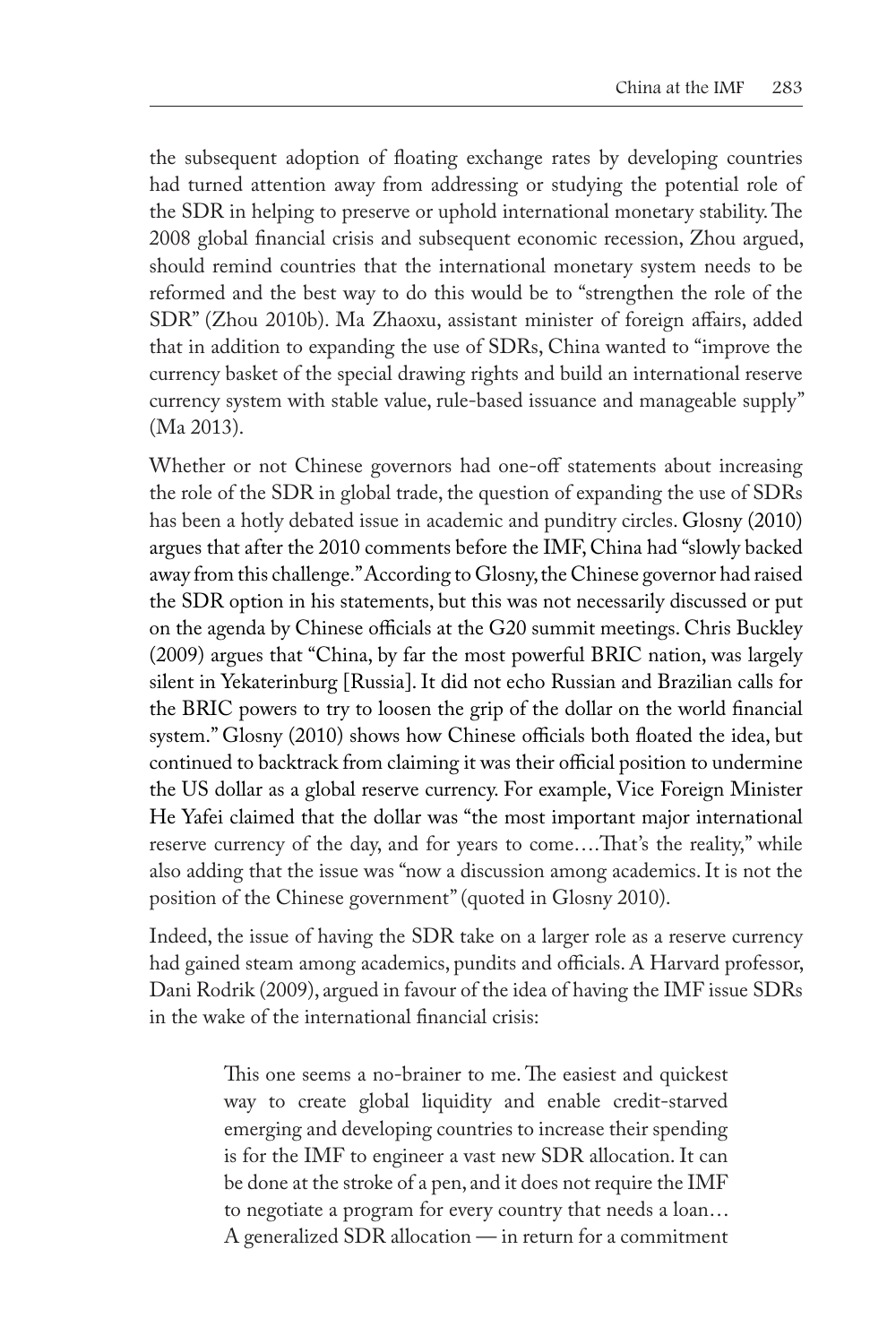to spend a share of these resources in pursuit of a globally coordinated fiscal stimulus — would give countries the cover needed to do what is good for them and for the rest of the world without suffering a reputational penalty.<sup>2</sup>

Following the international financial crises and calls for reform at the G20, China welcomed the IMF's plan to research the potential role of the SDR. The international financial crisis had led to a "drying up of dollar liquidity" that greatly concerned the Chinese, and therefore China sought to better internationalize its own currency in 2009 (Schmelzer 2014). The issue now turned to whether China's currency could be included in the SDR basket of currencies as a means of diversifying the world's holdings away from the US dollar. The IMF staff studied the question of China's currency being used in the SDR basket in 2010.

The 2010 IMF report looked at the 2005–2009 period to see if variables, such as exchange rates, exports of goods and services, investment flows and reserve holdings, had an effect on SDR valuation. In its report, the IMF noted that China was the world's third-largest exporter, but Chinese currency was not, in its opinion, a "freely usable currency" and would not be qualified to be included in the SDR basket of currencies. IMF staff rejected, in essence, the notion that China's currency could be included in the SDR basket (IMF 2010, 3). China called IMF studies on the SDR "encouraging" and stated that the IMF had "offered a number of constructive recommendations" (see Yi 2011). The IMF did note some encouraging signs, such as the fact that 21 central banks engaged in swap agreements with China that now made the RMB more "widely tradeable." Chinese media took this as a sign that the Chinese RMB was indeed taking a "key step toward the hallowed status of becoming a reserve currency" (China Daily 2013).

Focus and attention now turned to whether China would indeed make it currency free and usable in global trade and transactions. Chinese officials continued to insist that internationalization of its currency needed to be slow and that domestic inflationary concerns were paramount. Continuing to point to its developing country status, China has emphasized that it was indeed trying to internationalize usage of the RMB through currency swaps, but that this needed to be done in small, incremental steps. In 2013, the IMF showed that Chinese efforts to increase foreign governments' holdings of its currency were taking hold: in the first quarter of 2014, foreign exchange holdings of Chinese RMB across the globe amounted to US\$11.86 trillion, up from US\$11.69

<sup>2</sup> Note that the IMF made a US\$250billion SDR allocation in August 2009 to boost international liquidity.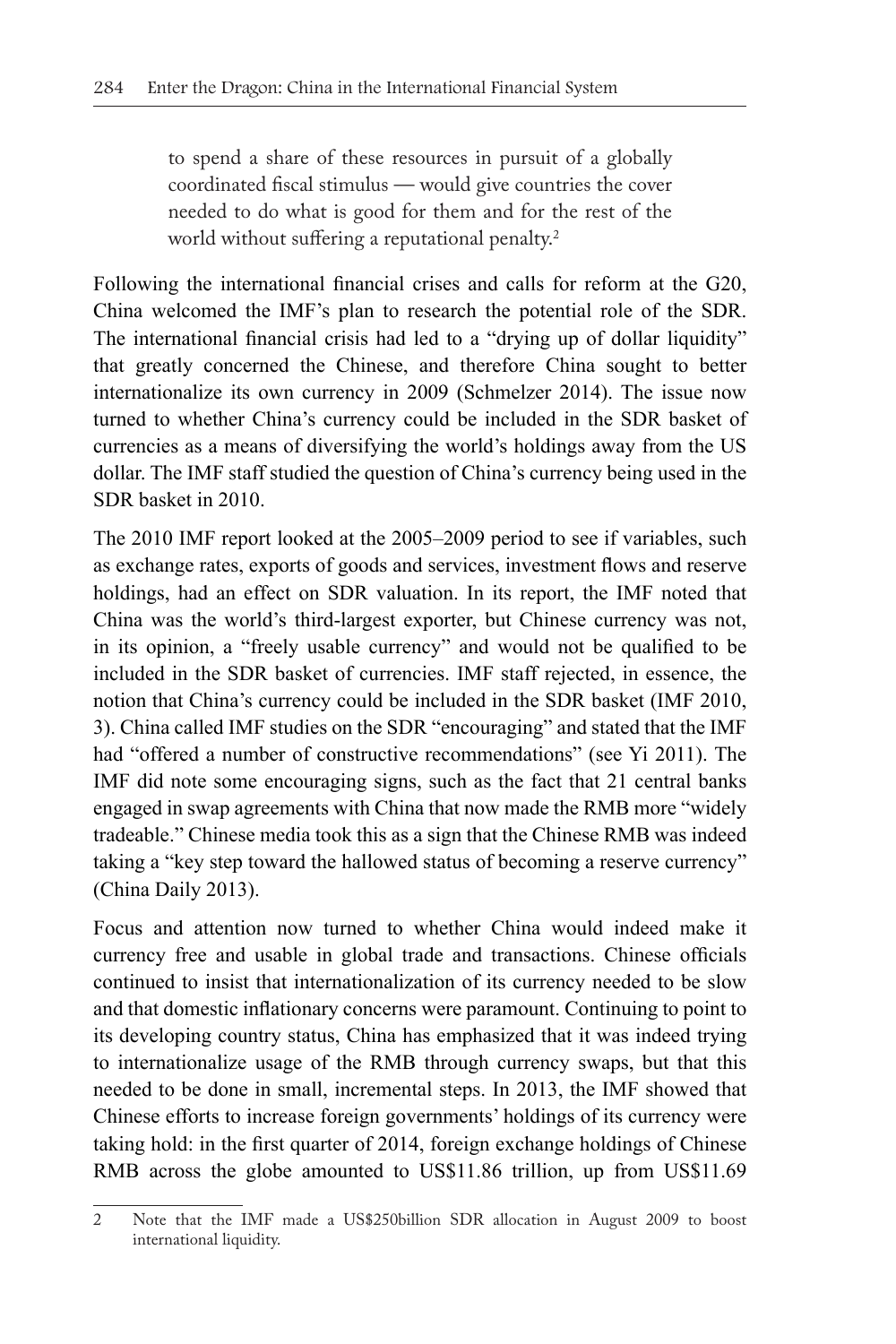trillion worth of Chinese RMB only a few months earlier (Schmelzer 2014). The IMF noted that international reserves were slowly diversifying away from the US dollar. In 2000, for example, 71.1 percent of the country's reserves were held in US dollars, 18.3 percent in euros and 6.1 percent in yen (of US\$1.52) trillion in reserves) (ibid.). In the final quarter of 2014, international holdings of US dollars decreased to 60.9 percent, holdings of euros increased to 24.4 percent and holdings of yen decreased to 3.9 percent (of US\$6.21 trillion in reserves) (ibid.). International reserves of Chinese RMB, however, remain understandably limited and pale in comparison to other currencies, as countries will not choose to hold RMB when faced with a potential debt crisis unless the currency is fully internationalized.

Beyond reserves, the usage of the RMB in international transactions is increasing, but remains overshadowed by other currencies. In August 2014, according to the global payments system Society for Worldwide Interbank Financial Telecommunication, which tracks and facilitates financial transactions among financial institutions, the Chinese RMB accounted for a mere 1.57 percent of interactions; this was up from 0.63 percent of interactions in January 2013 (ibid.). This, nevertheless, pales in comparison to other currencies. The dollar accounted for 42 percent in August 2014 (ibid.). So while China is making strides in internationalizing its currency, it is still far from being liberalized and the IMF will undoubtedly not give the green light for it to be used in the SDR basket valuation in the years to come. Nevertheless, the slow liberalization of China's currency is an issue that is of great importance to IMF policy making, and the future role of the SDR will continue to be studied and deliberated in halls of academia and power.

The positive role that the IMF can play in RMB internationalization is in adding their staff's intellectual heft and providing market confidence and legitimacy to the idea and policy. After the international financial crisis, the IMF was interested in studying the idea of diversifying the monetary system away from dollar hegemony. In one of its 2011 reports, for example, it stated that:

> Only a few currencies are truly global; this is efficient given the network externalities that are generated when economic agents agree to use the same currency to carry out international transactions. But, as discussed above, it also contributes to systemic fragility. Currently, only four currencies are recognized by the Fund to be freely usable, that is, in fact, "widely used to make payments for international transactions and widely traded in the principal exchange markets," the U.S. dollar, Euro, British pound, and the Yen. Those four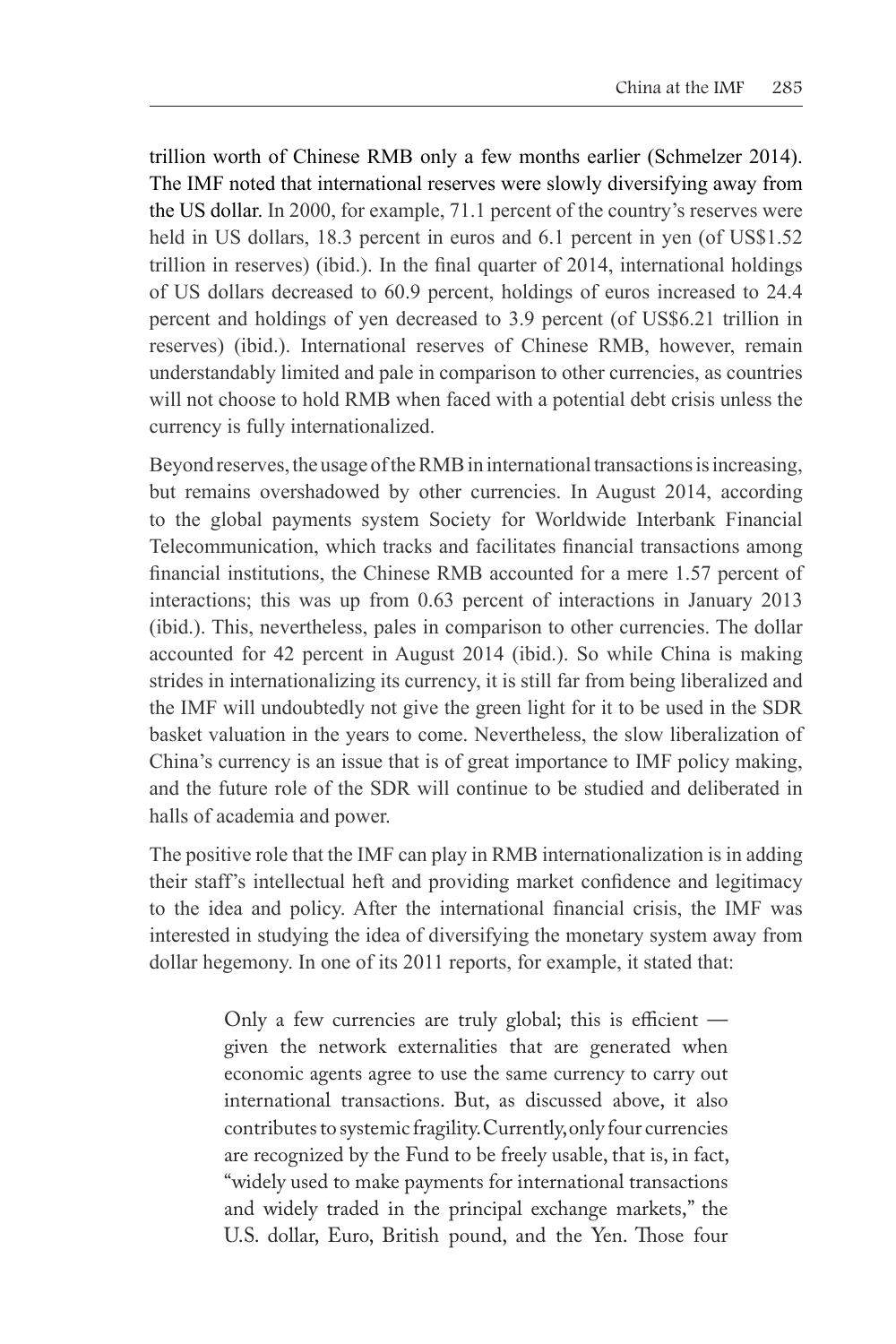currencies make up the bulk of global international reserves — 96 percent in 2010. The ability to trade, borrow, and invest internationally in domestic currency reduces exchange rate risk for domestic economic agents. Thus, *expanding the use of emerging market currencies internationally could provide a less uneven distribution of exchange rate risk across countries* (instead of countries issuing reserve currencies bearing none and the rest of the world all of it). In the process, domestic financial markets gain depth and liquidity, as demand for domestic currency and financial assets denominated in it increases. (IMF 2011a, 20; emphasis added)

While the IMF has studied the issue and scope of RMB internationalization and sees some progress on both increased cross-border trade settlement, such as currency swap lines in Asia, and increased RMB-dominated investment vehicles, the Fund sees some challenges as well. Despite potentially high demand for RMB, thanks to China's growing international trading presence, IMF staff in the Monetary and Capital Markets Department stated in a study that "there is still significant progress to be made on the supply side to allow non-residents access to the currency and to RMB-denominated assets as stores of value. To meet that latter requirement, there is scope for policy action to reform the exchange rate and interest rate regimes and lay the ground for financial sector development and deepening" (Maziad and Kang 2012, 12). They noted that this may also be subject to market discretion. Markets will want to see the RMB freely accessible, a more developed Chinese capital market, and allowing foreign traders, firms and markets to trade goods and services in RMB (ibid). The Fund does not see Chinese policy makers being ready yet for RMB internationalization, but it has suggested that market forces will continue to push for this.

## **Conclusion**

It is difficult to predict the future, but it is clear that many believe that China's influence in the IMF will continue to grow. Managing Director Lagarde once noted that as China's economy grows, the Fund rules of having its headquarters in the capital of its largest shareholder means that, as she said: "the way things are going, I wouldn't be surprised if one of these days the IMF was headquartered in Beijing for instance" (quoted in Rastello 2014). While few believe this will happen any day soon, clearly the rise of China at the IMF is evident in political, technical and diplomatic terms.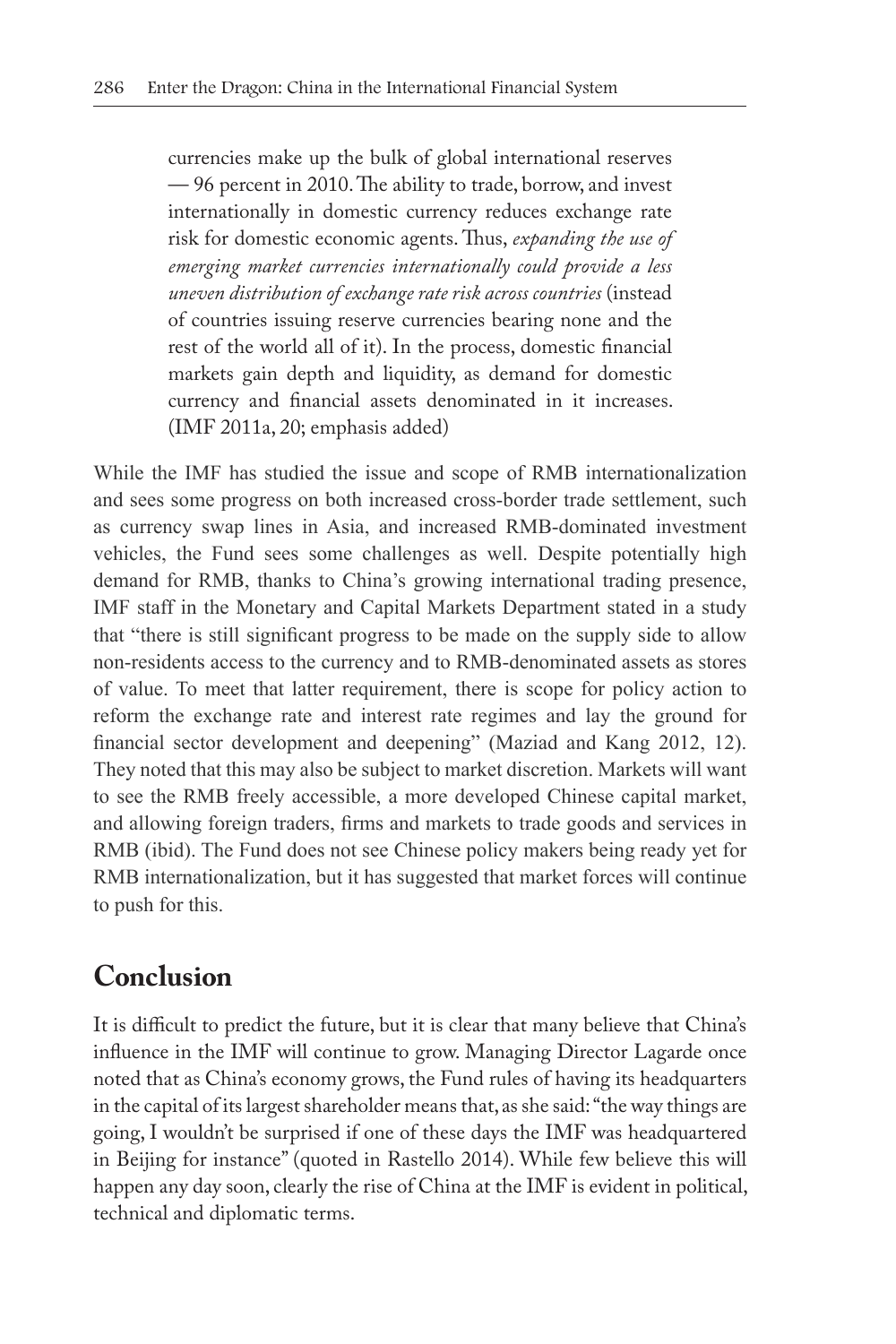China's rise at the IMF is, however, a slow one. Whether this can be explained because the Chinese do not want to assume more power, or because China is being denied increased power and influence by Western nations, is a matter of debate. Chen Xiangyang (2013), affiliated with the China Institutes of Contemporary International Relations, aptly said in an article for *China Daily*: "One of the imminent diplomatic challenges facing China is derived from its continuing economic rise and its disputed status as a developing country. China has come under pressure from Western countries, and also its neighbors, to assume more responsibilities as a major economic power. They choose to ignore the fact that even though it is the world's second-largest economy, the IMF ranks China's GDP per capita 89th in the world."

China will need to manage this tension between wanting to be seen and understood as a developing country and the desire and expectation of China to act as a superpower. On the one hand, China wants to derive legitimacy as a developing country to shape its narrative at the IMF and other international economic and political forums. Indeed, the great strides that China has made to uplift many of its citizens from poverty and to modernize its economy are no small feats. It is true, however, that China still has a great deal of development ahead for much of its rural communities and disenfranchised populations. China is still a developing country, despite the wealth, influence and global trading power it has amassed.

In addition to China's multiple identities, it has clearly tried to balance various international and domestic interests. Its slower approach to the internationalization of the RMB is attributable to its fears of rising domestic inflation and what this would mean for control of the Chinese communist parties. It balances this domestic factor with the need and likely desire to internationalize its currency to become one of the world's hard currencies. Undoubtedly, the United States plays an important role in either supporting or challenging Chinese policy choices. The United States has been reluctant to give up power to China at the IMF, while also cherishing its intellectual dominance at the Fund. As economic realities necessitate the rise of China at the IMF on governance issues, the question of whether China will increase its intellectual voice at the IMF through the kinds of lobbying it displayed against the 2007 Surveillance Decision is clearly yet to be determined.

Using this split personality or identity in shaping its position in the halls of the IMF has confused and confounded outside analysts. When China asks the IMF to move away from hiring another European managing director, it is confusing to see the Chinese vote for Christine Lagarde. When China pushes for more surveillance of systematically important countries, it is confusing that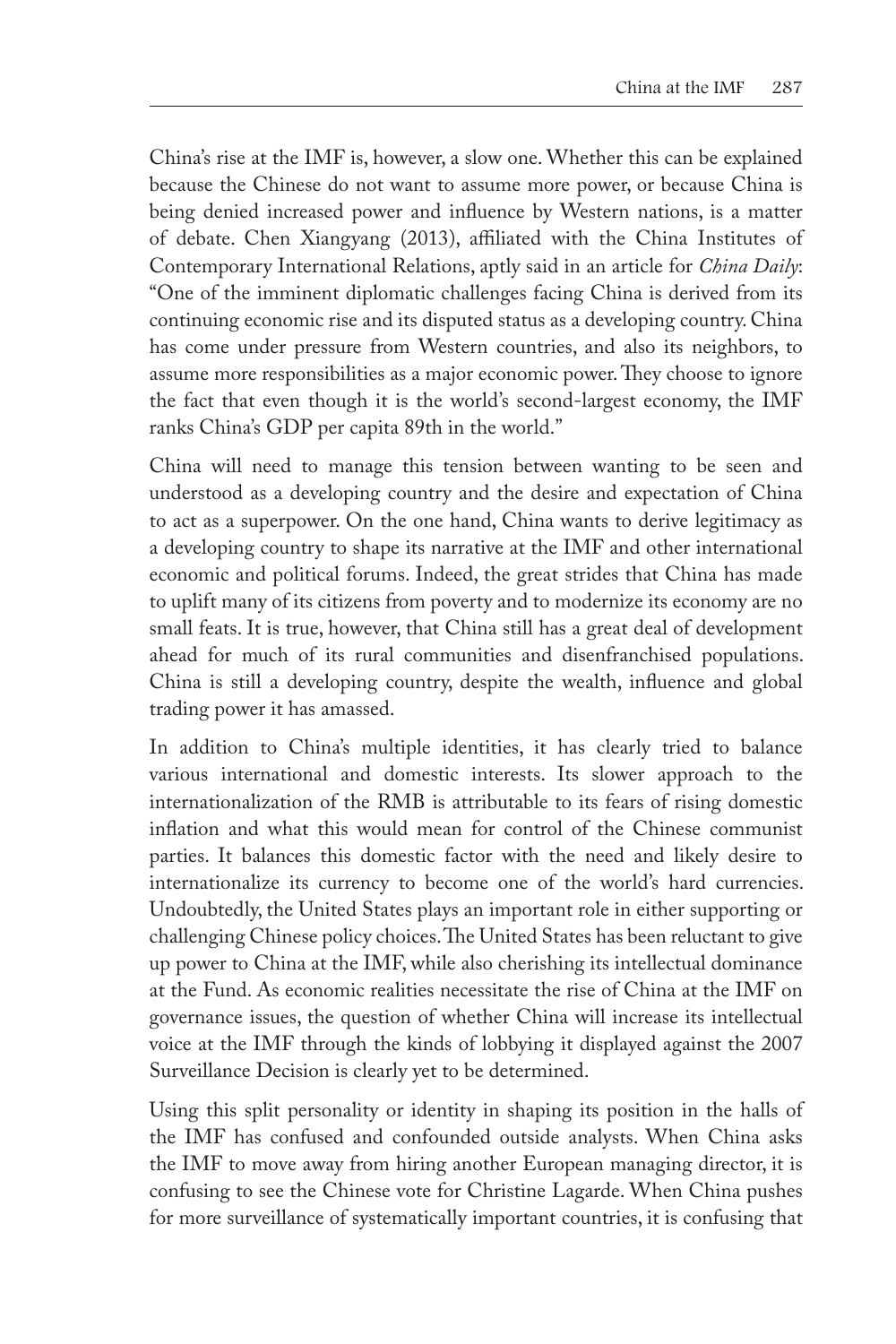China does not actually see its global trading position as a source of systemic risk. And finally, while China calls for decreasing international dependence on the US dollar, it has not liberalized its currency to be used as an international alternative. Political and economic analysts have both marvelled at and been bewildered by China, and its actions at and toward the IMF are no exception.

#### **Works Cited**

- Blustein, Paul. 2005. "IMF Chief Pressured on Trade Imbalances." *The Washington Post*, September 29, D1.
- Broome, Andre and Leaonard Seabrooke. 2007. "Seeing like the IMF: Institutional Change in Small Open Economies" *Review of International Political Economy* 14 (2): 576–601.
- Buckley, Chris. 2009. "Much-Trumpeted BRIC Summit Ends Quietly." Reuters, June 17. www.reuters.com/article/2009/06/17/us-bric-summitidUSTRE55G20B20090617.
- Chang, Liu. 2013. "Commentary: U.S. Fiscal Failure Warrants a de-Americanized World." Xinhuanet, October 13. http://news.xinhuanet. com/english/indepth/2013-10/13/c\_132794246.htm.
- Chen, Xiangyang. 2013. "Diplomatic Balancing Act." China Daily.com.cn, March 7. http://europe.chinadaily.com.cn/opinion/2013-03/07/ content\_16286675.htm.
- *China Daily*. 2013. "A Step toward RMB Internationalization." China Daily.com.cn, October 16. http://europe.chinadaily.com.cn/business/2013-10/16/ content\_17036765.htm.
- *China Economic Review*. 2011. "China says Emerging Nations Should Help Control IMF." *China Economic Review*, May 20. www.chinaeconomicreview.com/content/china-says-emerging-nationsshould-help-control-imf.
- Dai, Xianglong. 1999. "Statement by Mr. DAI Xianglong, Governor, People's Bank of China at the Fifty-Third Meeting of the Interim Committee of the Board of Governors of the International Monetary System." International Monetary Fund, September 26. www.imf.org/external/ am/1999/icstate/chn.htm.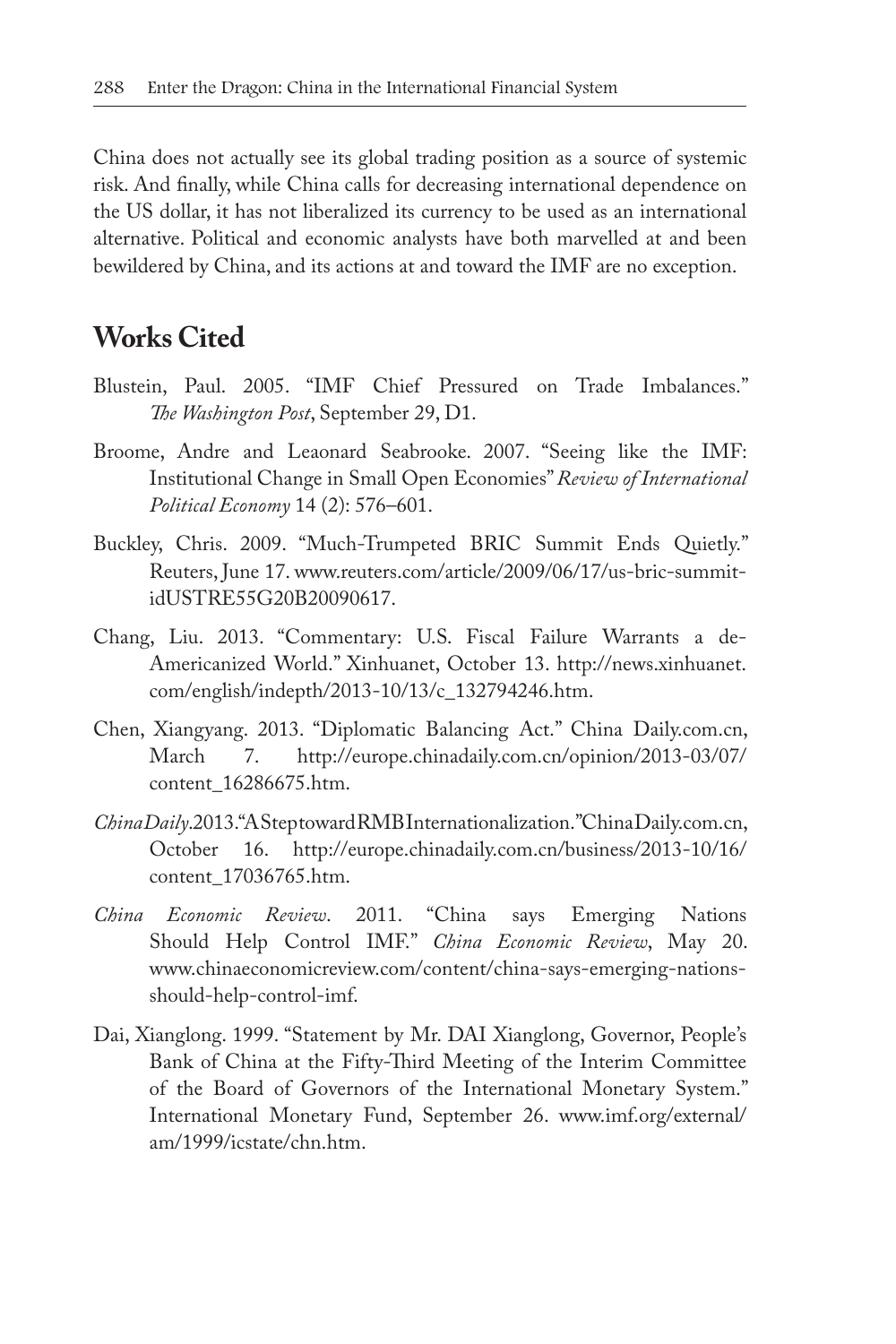- ———. 2002a. "IMFC Statement by Mr. Dai Xianglong, Governor of the People's Bank of China, International Monetary and Financial Committee, Fifth Meeting, Washington, DC." IMF International Monetary and Financial Committee, April 20. www.imf.org/external/ spring/2002/imfc/stm/eng/chn.htm.
- ———. 2002b. "Statement by Mr. Dai Xianglong, Governor of the People's Bank of China, IMFC Meeting, Washington, D.C." IMF, International Monetary and Financial Committee, September 28. www.imf.org/ external/am/2002/imfc/state/eng/chn.htm.
- Edwards, Martin S. 2011. "China an Active and Stable Force in Multilateral Organization." China-US Focus. June 2. www.chinausfocus.com/ finance-economy/china-an-active-and-stable-force-in-multilateralorganizations/#sthash.ygVMXYNH.dpuf.
- Eichengreen, B. 2007. "A Blueprint for IMF Reform: More than just a Lender." *International Finance*, 10 (2): 153–75.
- Ferdinand, P., and J. Wang. 2013. "China and the IMF: From Mimicry towards Pragmatic International Institutional Pluralism. *International Affairs*, 89 (4): 895–910.
- Giles, Chris and Krishna Guha. (2006). "Interview with Rodrigo de Rato." *Financial Times*, January 28.
- Glosny, M. A. 2010. "China and the BRICs: A Real (but Limited) Partnership in a Unipolar World." *Polity* 42 (1): 100–129. www.palgrave-journals. com/polity/journal/v42/n1/full/pol200914a.html.
- Goldstein, Morris. 2006. "Currency Manipulation and Enforcing the Rules of the International Monetary System." In *Reforming the IMF for the 21st Century*, edited by Edwin M. Truman, 150-151.Washington, DC: Institute for International Economics.
- Helleiner, E., and J. Kirshner, eds. 2014. *The Great Wall of Money: Power and Politics in China's International Monetary Relations*. Ithaca, NY: Cornell University Press.
- Helleiner, E., and B. Momani. 2014. "The Hidden History of China and the IMF." In *The Great Wall of Money: Power and Politics in China's International Monetary Relations*, edited by E. Helleiner and J. Kirshner. Ithaca, NY: Cornell University Press.
- IMF. 2006. "IMF Article IV Consultation for the People's Republic of China." IMF Country Report 06/394.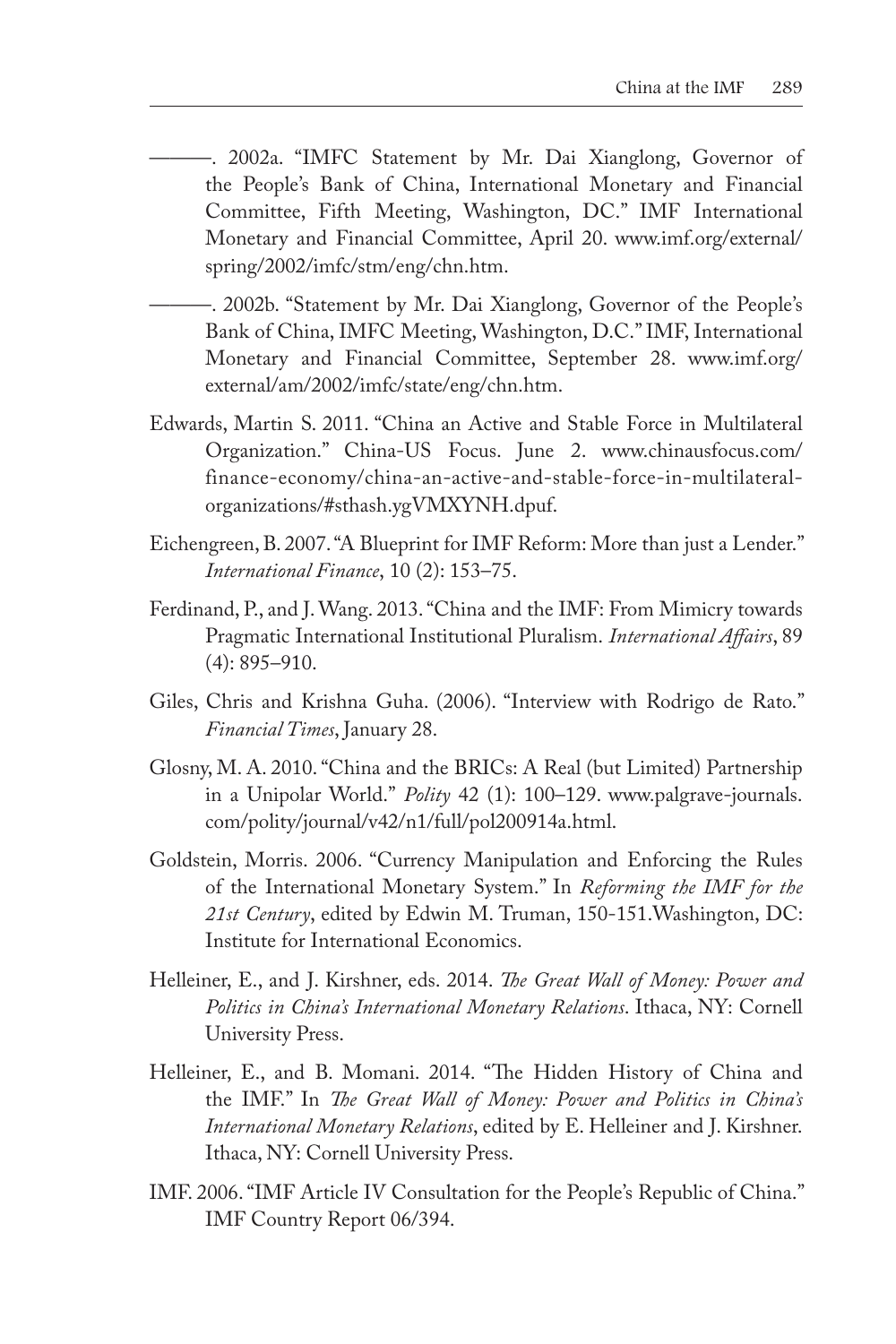- ———. 2010. "Review of the Method of Valuation of the SDR Prepared by the Finance Department In Consultation with the Legal and Other Departments." IMF, October 26. www.imf.org/external/np/pp/ eng/2010/102610.pdf.
	- ———. 2011a. "Strengthening the International Monetary System: Taking Stock and Looking Ahead." IMF Policy Paper. www.imf.org/external/ pp/longres.aspx?id=4548.
- ———. 2011b. "Consolidated Spillover Report." IMF: Washington, DC. www.imf.org/external/np/pp/eng/2011/071111.pdf.
- Lavigne, R., and L. Schembri. 2009. "Strengthening IMF Surveillance: An Assessment of Recent Reforms." Bank of Canada Discussion Paper No. 2009-10.
- Leckow, R. 2007. "The IMF and Crisis Prevention The Legal Framework for Surveillance." *Kansas Journal of Law & Public Policy* 17 (2): 285–294. http://law.ku.edu/sites/law.drupal.ku.edu/files/docs/law\_journal/v17/ leckow.pdf.
- Li, Ruogu. 2003. "IMFC Statement by Mr. Li Ruogu, Assistant Governor of the People's Bank of China." IMF, International Monetary and Financial Committee, April 12. www.imf.org/external/spring/2003/imfc/state/ eng/chn.htm.
- Li, Yong. 2007. "Statement by the Hon. Li Yong, Alternate Governor of the World Bank Group for People's Republic of China, at the Joint Annual Discussion – Press Release No. 34." IMF, October 22. www.imf.org/ external/am/2007/speeches/pr34e.pdf.
- Lombardi, D., and N. Woods. 2008. "The Politics of Influence: An Analysis of IMF Surveillance." *Review of International Political Economy* 15 (5): 711–39.
- Ma, Zhaoxu. 2013. "Balanced World Community." China Daily.com.cn, February 20. http://europe.chinadaily.com.cn/opinion/2013-02/20/ content\_16238842.htm.
- Maziad, S. and J. S. Kang. 2012. "RMB Internationalization: Onshore/Offshore Links."
- IMF Working Paper. IMF: Washington, DC. www.imf.org/external/pubs/ft/ wp/2012/wp12133.pdf.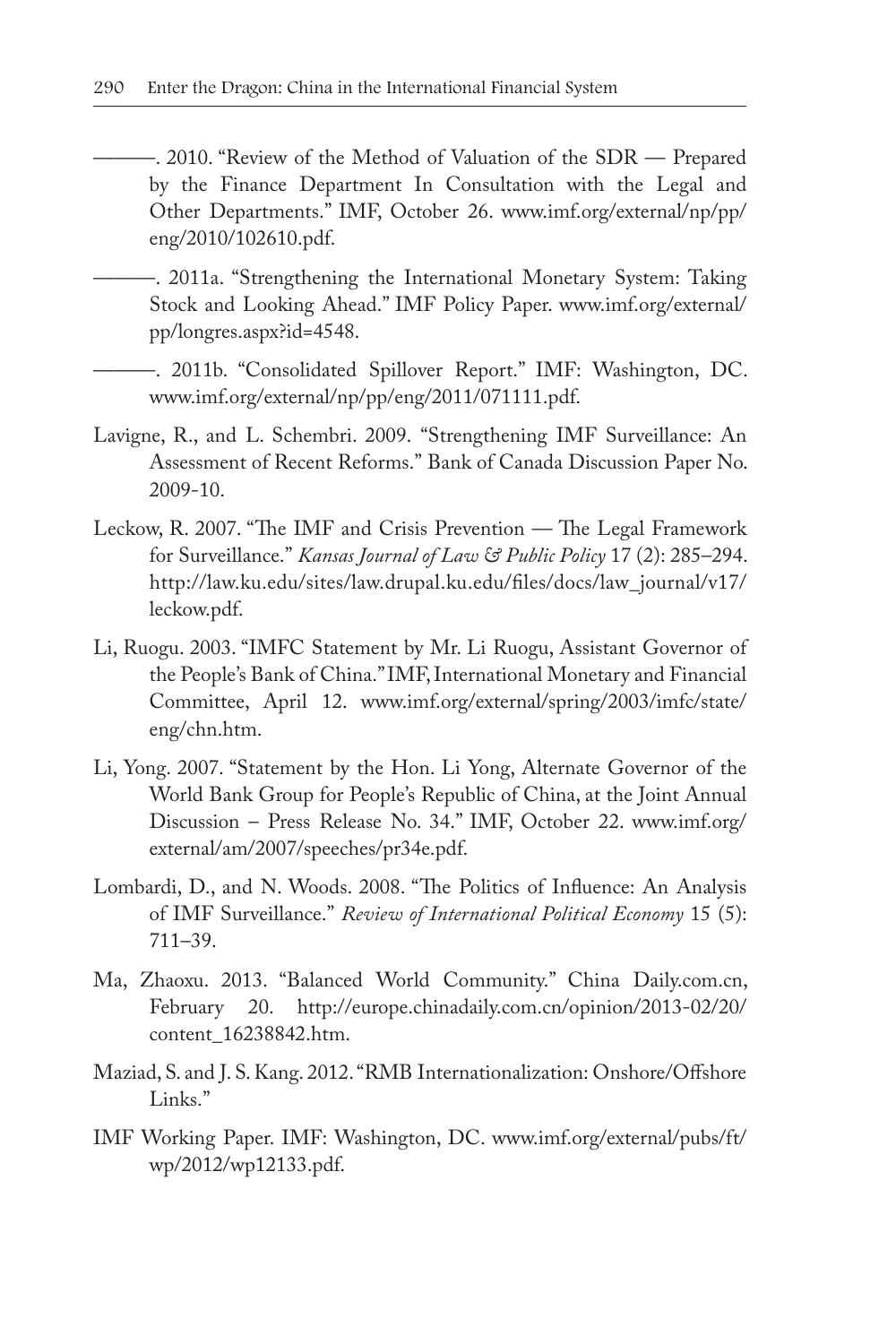Moschella, Manuela. 2011. "Lagged Learning and the Response to Equilibrium Shock: The Global Financial Crisis and IMF Surveillance." *Journal of Public Policy* 31 (2): 1–21.

———. 2012. "IMF Surveillance in Crisis: The Past, Present, and Future of the Reform Process." *Global Society* 26 (1): 46–60.

- Momani, B. 2005. "Recruiting and Diversifying IMF Technocrats." *Global Society*, 19 (2): 167–87.
	- ———. 2007. "IMF Staff: Missing Link in Fund Reform Proposals." *The Review of International Organizations* 2 (1): 39–57.
	- ———. 2013. "China at the International Monetary Fund: Continued Engagement In Its Drive for Membership and Added Voice at the IMF Executive Board." *Journal of Chinese Economics* 1 (1).
- Momani, B., and K. A. English. 2014. "In Lieu of an Anchor: The Fund and Its Surveillance Function." In *Handbook of the International Political Economy of Monetary Relations*, edited by Thomas Oatley and W. Kindred Winecoff, 428–49. Cheltenham, UK and Northampton, MA: Edward Elgar Publishing.
- Mussa, Michael. 2007. "IMF Surveillance over China's Exchange Rate Policy." Paper presented at the Conference on China's Exchange Rate Policy, Peterson Institute, October 19. www.piie.com/publications/papers/ mussa1007.pdf.
- *People's Daily*. 2011. "IMF's New Chief Should Come from China." *People's Daily*. http://en.people.cn/90001/90780/91421/7385729.html.
- Rastello, Sandrine. 2014. "Beijing-based IMF? Largarde Ponders China gaining on US Economy." Bloomberg, June 6. www.bloomberg.com/ news/2014-06-06/beijing-based-imf-lagarde-ponders-china-gainingon-u-s-economy.html.
- Rodrik, Dani. 2009. "Why Don't We Hear a lot More About SDRs?" Debate: Macroeconomics, a Global Crisis Debate, VoxEU.org, February 4. http://voxeu.org/debates/commentaries/why-dont-we-hear-lot-moreabout-sdrs.
- Sanford, J. E. 2006. "China, the United States and the IMF: Negotiating Exchange Rate Adjustment." Washington, DC: Congressional Research Service, April. http://digital.library.unt.edu/ark:/67531/metacrs9142/ m1/1/high\_res\_d/RL33322\_2006Mar13.pdf.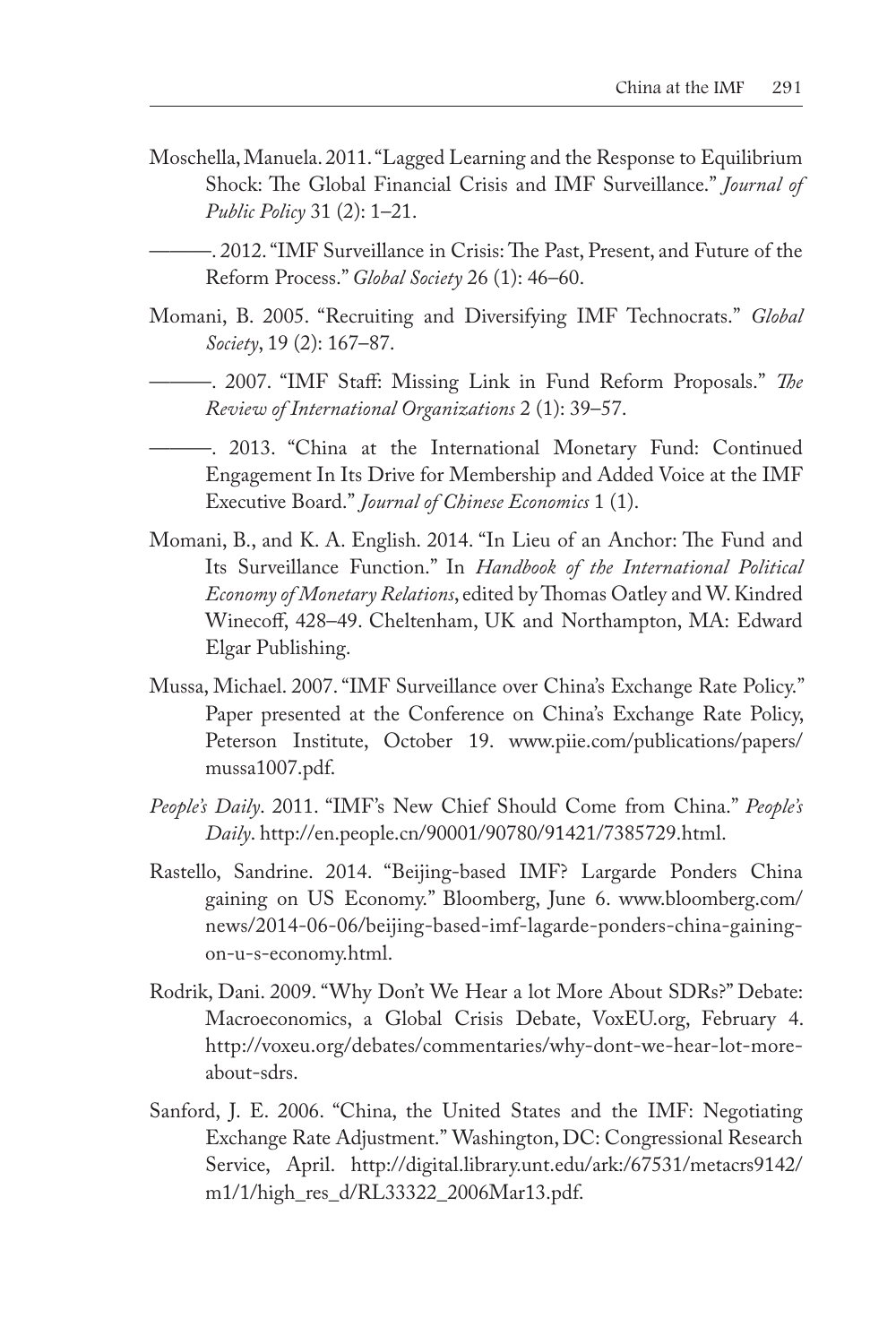- Schmelzer, Vicki. 2014. "Analysis: Dollar Still Premier Reserve Currency, For Now." MNInews.com, September 2. https://mninews.marketnews. com/index.php/analysis-dollar-still-premier-reserve-currencynow?q=content/analysis-dollar-still-premier-reserve-currency-now.
- Wroughton, L. 2011. "Lagarde to Give China Senior IMF Job: Sources." Reuters, July 6. www.reuters.com/article/2011/07/06/us-imf-lagarde-chinaidUSTRE7655JM20110706.
- Wu, Xiaoling. 2007. "IMFC Statement by Madam Wu Xiaoling, Deputy Governor, People's Bank of China, International Monetary and Financial Committee Sixteenth Meeting." IMF International Monetary and Financial Committee, October 20. www.imf.org/External/AM/2007/ imfc/statement/eng/chn.pdf.
- Xiao, Gang. 2000. "Statement by Mr. Xiao Gang, Deputy Governor of The People's Bank of China and Alternate Governor of the Fund for China, to the International Monetary and Financial Committee." IMF, International Monetary and Financial Committee, April 16. www.imf. org/external/spring/2000/imfc/chn.htm.
- Xie, Xuren. 2009. "Statement by the Hon. Xie Xuren, Governor of the World Bank Group for People's Republic of China, at the Joint Annual Discussion." IMF, October 6-7 . www.imf.org/external/am/2009/speeches /pr08e.pdf.
- Yi, Gang. 2008a. "Statement by the Hon. Yi Gang, Governor of the IMF for People's Republic of China, at the Joint Annual Discussion – Press Release No. 16," IMF, October 13. www.imf.org/external/am/2008/ speeches/pr16e.pdf.
- -. 2008b. "IMFC Statement by YI GANG, Deputy Governor, People's Bank of China, International Monetary and Financial Committee Eighteenth Meeting." IMF International Monetary and Financial Committee, October 11. www.imf.org/External/AM/2008/imfc/ statement/eng/chn.pdf.
	- ———. 2011. "IMFC Statement by Yi Gang, Deputy Governor, People's Bank of China, People's Republic of China, International Monetary and Financial Committee Twenty-Third Meeting." IMF, International Monetary and Financial Committee, April 16. www.imf.org/External/ spring/2011/imfc/state.